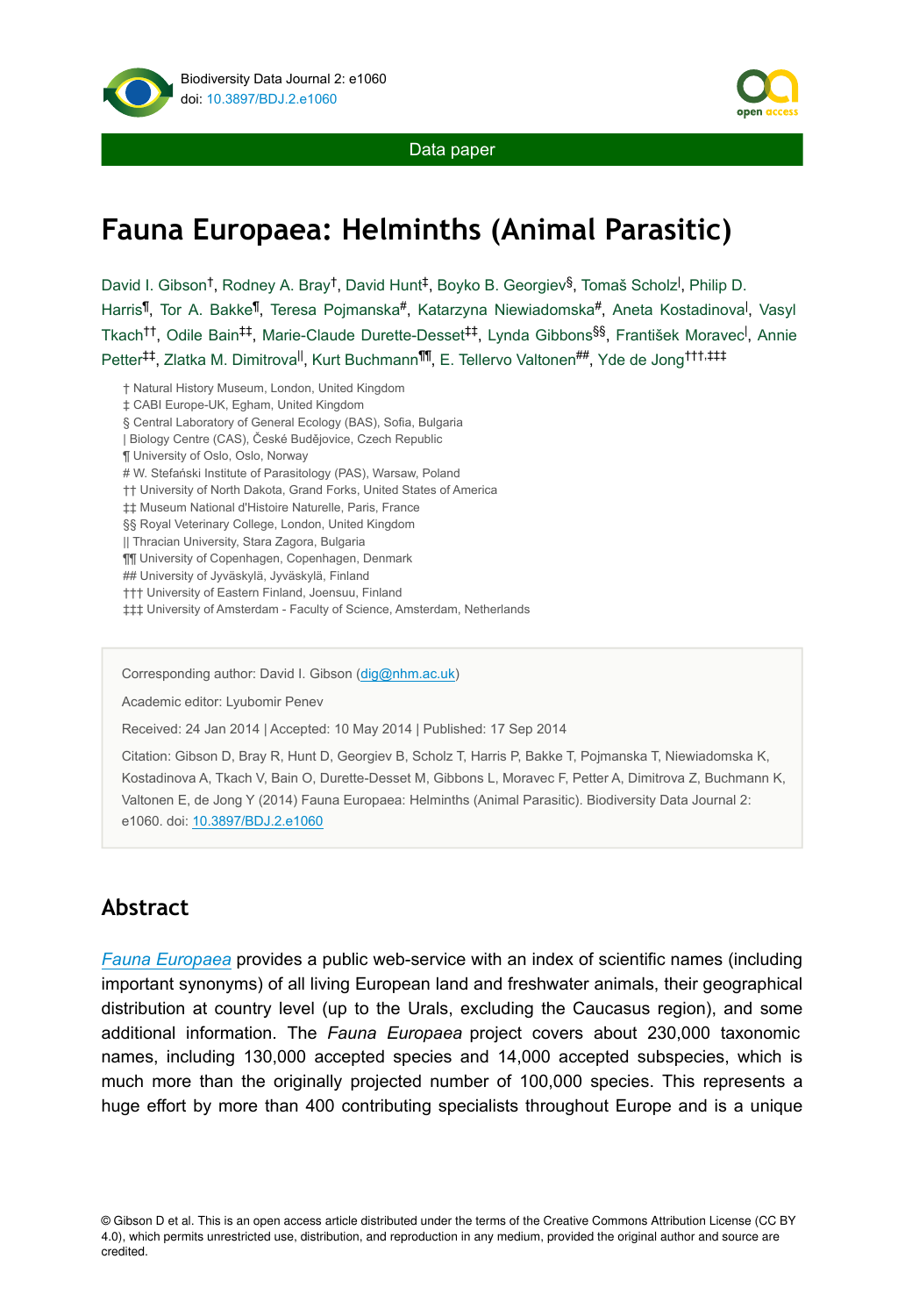(standard) reference suitable for many users in science, government, industry, nature conservation and education.

Helminths parasitic in animals represent a large assemblage of worms, representing three phyla, with more than 200 families and almost 4,000 species of parasites from all major vertebrate and many invertebrate groups. A general introduction is given for each of the major groups of parasitic worms, i.e. the Acanthocephala, Monogenea, Trematoda (Aspidogastrea and Digenea), Cestoda and Nematoda. Basic information for each group includes its size, host-range, distribution, morphological features, life-cycle, classification, identification and recent key-works. Tabulations include a complete list of families dealt with, the number of species in each and the name of the specialist responsible for data acquisition, a list of additional specialists who helped with particular groups, and a list of higher taxa dealt with down to the family level. A compilation of useful references is appended.

#### **Keywords**

Biodiversity Informatics, Fauna Europaea, Taxonomic indexing, Zoology, Biodiversity, Taxonomy, Helminth, Acanthocephala, Cestoda, Monogenea, Trematoda, Nematoda, Parasite

#### **Introduction**

The European Commission published the [European Community Biodiversity Strategy,](http://www.faunaeur.org/documents/ComBioDivStrat.pdf) providing a framework for the development of Community policies and instruments in order to comply with the [Convention on Biological Diversity.](http://www.biodiv.org/) This Strategy recognises the current incomplete state of knowledge at all levels concerning biodiversity, which is a constraint on the successful implementation of the Convention. The Fauna Europaea contributes to this Strategy by supporting one of the main themes: to identify and catalogue the components of European biodiversity into a database in order to serve as a basic tool for science and conservation policies.

With regard to biodiversity in Europe, both science and policy depend on a knowledge of its components. The assessment of biodiversity, monitoring changes, sustainable exploitation of biodiversity and much legislative work depend upon a validated overview of taxonomic biodiversity. Towards this end, the Fauna Europaea plays a major role, providing a web-based information infrastructure with an index of scientific names (including important synonyms) of all living European land and freshwater animals, their geographical distribution at country level and some additional useful information. In this sense, the Fauna Europaea database provides a unique reference for many user-groups, such as scientists, governments, industries, conservation communities and educational programmes.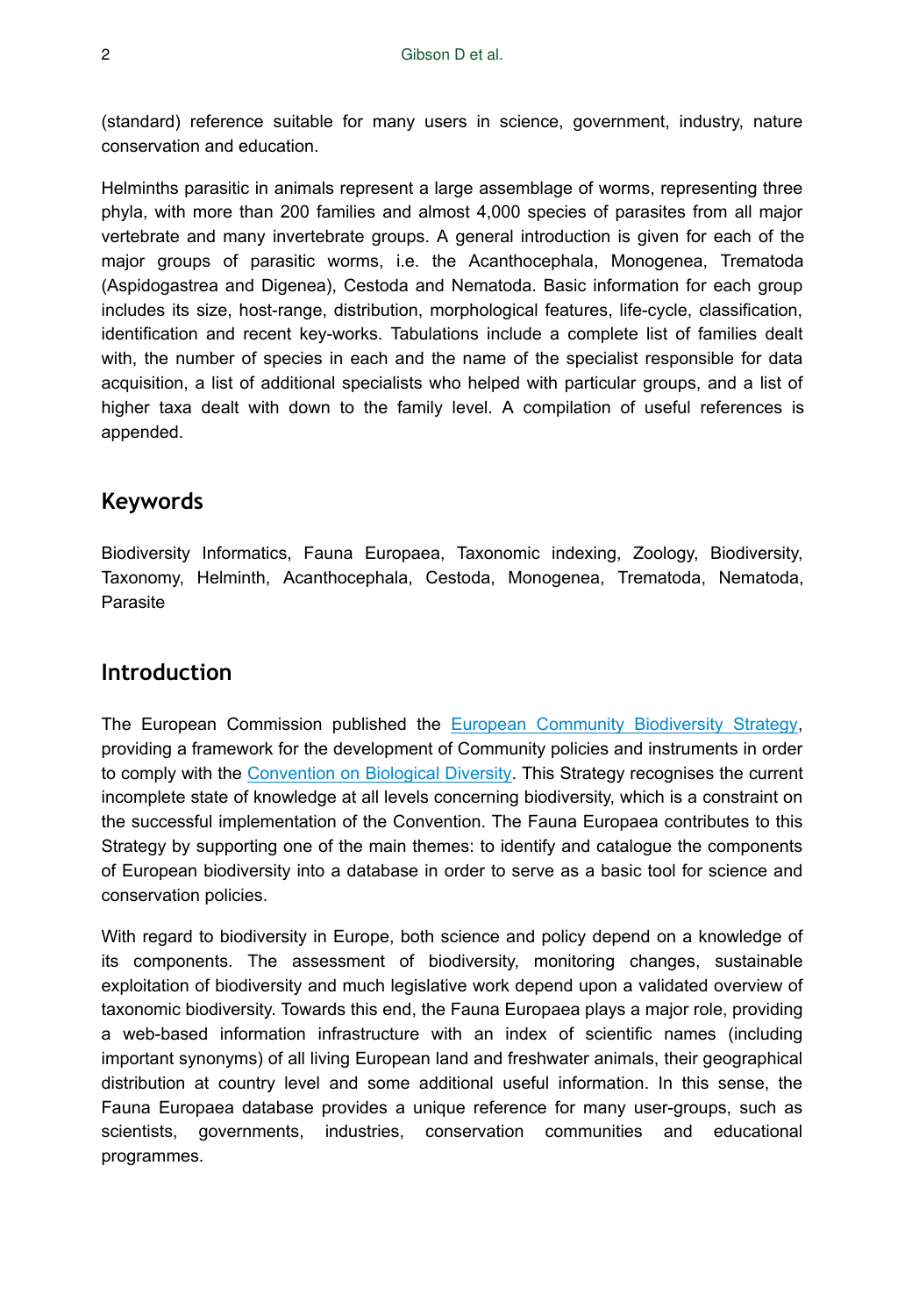The Fauna Europaea started in 2000 as an EC-FP5 four-year project, delivering its first release in 2004. After 13 years of steady progress, in order to improve the dissemination of Fauna Europaea results and to increase the general awareness of work done by the Fauna Europaea contributors, novel e-Publishing tools have been used to prepare data papers for all 58 major taxonomic groups. This contribution represents the first publication of the Fauna Europaea Helminths (Animal Parasitic) data sector as a BDJ data paper.

# **General description**

**Purpose:** The Fauna Europaea is a database of the scientific names and distribution of all living, currently known multicellular European land and freshwater animal species assembled by a large network of experts using advanced electronic tools for data collation and validation routines.

The 'Helminths (animal parasitic)' is one of the 58 major Fauna Europaea taxonomic groups, covering 3,986 species. The data were acquired and checked by a network of 19 specialists (Tables 1, 2).

| Table 1.<br>Specialists responsible for each helminth family. |                          |               |
|---------------------------------------------------------------|--------------------------|---------------|
| <b>FAMILY</b>                                                 | <b>NUMBER OF SPECIES</b> | SPECIALIST(S) |
| Acanthocolpidae                                               | 3                        | David Gibson  |
| Acanthostomidae                                               | $\overline{2}$           | David Gibson  |
| Acoleidae                                                     | 4                        | Rodney Bray   |
| Acrobothriidae                                                | 5                        | Rodney Bray   |
| Acuariidae                                                    | 96                       | David Gibson  |
| Agfidae                                                       | $\overline{2}$           | David J. Hunt |
| Alirhabditidae                                                | $\mathbf{1}$             | David Gibson  |
| Allantonematidae                                              | 78                       | David J. Hunt |
| Allocreadiidae                                                | 15                       | David Gibson  |
| Amabiliidae                                                   | 13                       | Rodney Bray   |
| Amidostomidae                                                 | 12                       | David Gibson  |
| Amphilinidae                                                  | 1                        | Rodney Bray   |
| Ancylostomatidae                                              | 12                       | David Gibson  |
| Ancyrocephalidae                                              | 34                       | Rodney Bray   |
| Angiostomatidae                                               | 5                        | David Gibson  |
| Angiostrongylidae                                             | 15                       | David Gibson  |
| Anguillicolidae                                               | $\overline{2}$           | David Gibson  |
| Anisakidae                                                    | 30                       | David Gibson  |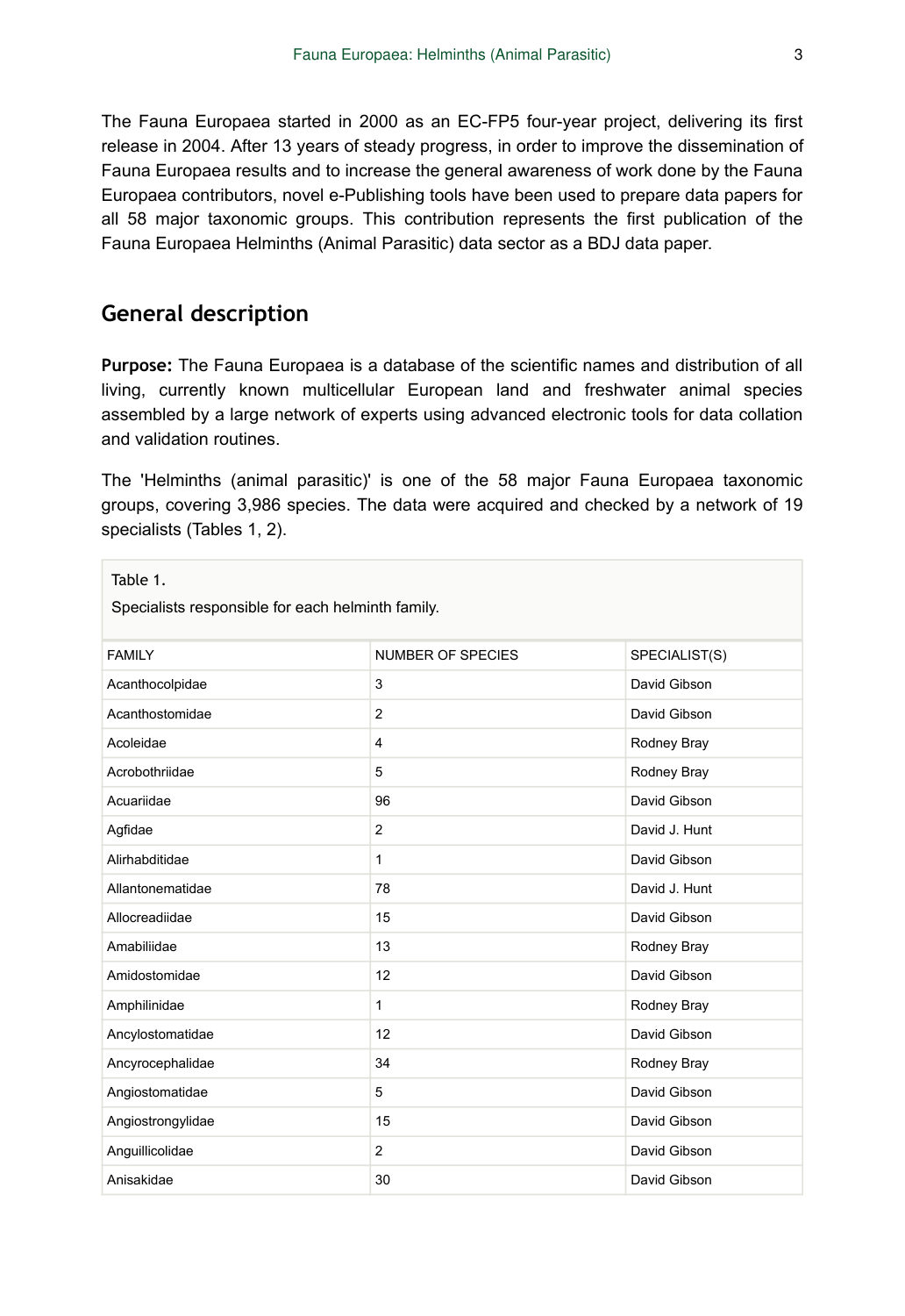| Anoplocephalidae   | 49                      | Rodney Bray   |
|--------------------|-------------------------|---------------|
| Apororhynchidae    | 2                       | Rodney Bray   |
| Aproctidae         | 11                      | David Gibson  |
| Arhythmacanthidae  | 3                       | David Gibson  |
| Ascarididae        | 34                      | David Gibson  |
| Ascaridiidae       | 10                      | David Gibson  |
| Aspidogastridae    | $\overline{\mathbf{c}}$ | David Gibson  |
| Atractidae         | 4                       | David Gibson  |
| Auridistomidae     | 2                       | David Gibson  |
| Azygiidae          | 3                       | David Gibson  |
| Bothriocephalidae  | 9                       | Rodney Bray   |
| Brachycoeliidae    | 1                       | David Gibson  |
| Brachylaimidae     | 28                      | David Gibson  |
| Bucephalidae       | 5                       | David Gibson  |
| Bunocotylidae      | 5                       | David Gibson  |
| Camallanidae       | 5                       | David Gibson  |
| Capillariidae      | 121                     | David Gibson  |
| Capsalidae         | 1                       | Rodney Bray   |
| Carabonematidae    | $\mathbf{1}$            | David J. Hunt |
| Caryophyllaeidae   | 15                      | Rodney Bray   |
| Catenotaeniidae    | 7                       | Rodney Bray   |
| Cathaemasiidae     | 2                       | David Gibson  |
| Centrorhynchidae   | 23                      | David Gibson  |
| Cephalochlamydidae | 1                       | Rodney Bray   |
| Cephalogonimidae   | 2                       | David Gibson  |
| Chabertiidae       | 10                      | David Gibson  |
| Cladorchiidae      | 6                       | David Gibson  |
| Clinostomidae      | 4                       | David Gibson  |
| Collyriclidae      | 4                       | David Gibson  |
| Cosmocercidae      | 15                      | David J. Hunt |
| Crenosomatidae     | 13                      | David Gibson  |
| Cryptogonimidae    | 1                       | David Gibson  |
| Cucullanidae       | 7                       | David Gibson  |
| Cyathocotylidae    | 19                      | Rodney Bray   |
| Cyclocoelidae      | 28                      | David Gibson  |
| Cystidicolidae     | 12                      | David Gibson  |
| Cystoopsidae       | 1                       | David Gibson  |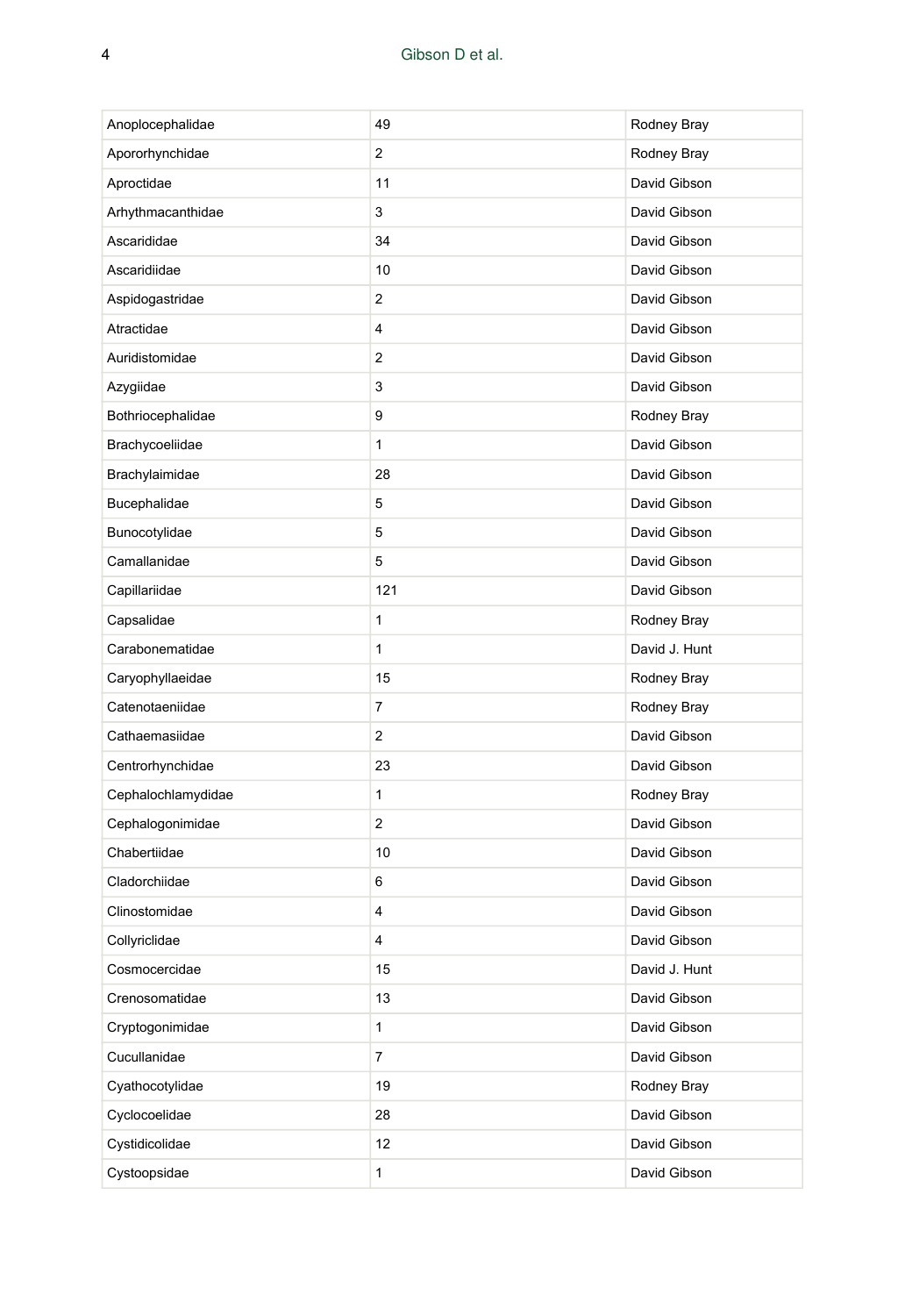| Dactylogyridae     | 125            | Rodney Bray   |
|--------------------|----------------|---------------|
| Daniconematidae    | 1              | David Gibson  |
| Davaineidae        | 66             | Rodney Bray   |
| Derogenidae        | 4              | David Gibson  |
| Desmidocercidae    | 3              | David Gibson  |
| Diaphanocephalidae | 3              | David Gibson  |
| Diclybothriidae    | 1              | Rodney Bray   |
| Dicrocoeliidae     | 88             | David Gibson  |
| Dictyocaulidae     | 8              | David Gibson  |
| Dilepididae        | 201            | Rodney Bray   |
| Dioctophymatidae   | 9              | David Gibson  |
| Dioecocestidae     | 4              | Rodney Bray   |
| Diphyllobothriidae | 23             | Rodney Bray   |
| Diplectanidae      | 1              | Rodney Bray   |
| Diplodiscidae      | 1              | David Gibson  |
| Diplostomidae      | 67             | David Gibson  |
| Diplotriaenidae    | 22             | Rodney Bray   |
| Diplozoidae        | 20             | Rodney Bray   |
| Dipylidiidae       | 11             | Rodney Bray   |
| Discocotylidae     | 1              | Rodney Bray   |
| Dracunculidae      | 4              | David Gibson  |
| Drilonematidae     | 9              | David J. Hunt |
| Echinorhynchidae   | 22             | David Gibson  |
| Echinostomatidae   | 153            | David Gibson  |
| Ektaphelenchidae   | 14             | David J. Hunt |
| Entaphelenchidae   | 7              | David J. Hunt |
| Eucotylidae        | 12             | David Gibson  |
| Eumegacetidae      | 10             | David Gibson  |
| Fasciolidae        | 5              | David Gibson  |
| Faustulidae        | 2              | David Gibson  |
| Filariidae         | 7              | David Gibson  |
| Filaroididae       | $\overline{7}$ | David Gibson  |
| Gastrodiscidae     | 1              | David Gibson  |
| Gastrothylacidae   | 1              | David Gibson  |
| Gigantorhynchidae  | 12             | David Gibson  |
| Gnathostomatidae   | 7              | David Gibson  |
| Gongylonematidae   | 12             | David Gibson  |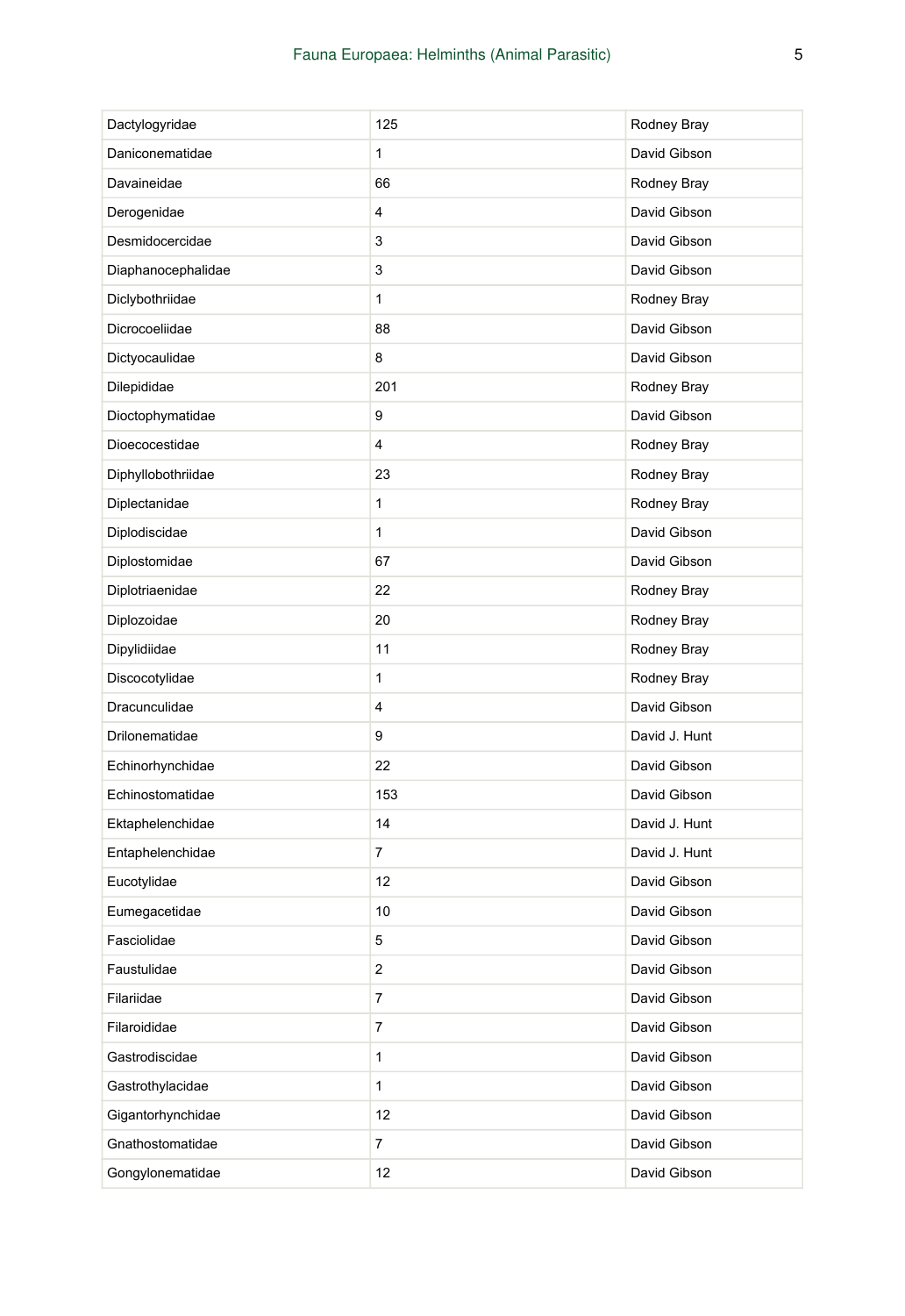| Gorgoderidae            | 30             | David Gibson  |
|-------------------------|----------------|---------------|
| Gymnophallidae          | 19             | David Gibson  |
| Gyrodactylidae          | 117            | Rodney Bray   |
| Habronematidae          | 24             | David Gibson  |
| Haploporidae            | 5              | David Gibson  |
| Haplosplanchnidae       | 1              | David Gibson  |
| Hartertiidae            | 4              | David Gibson  |
| Hedruridae              | 1              | David Gibson  |
| Heligmonellidae         | 10             | David Gibson  |
| Heligmosomidae          | 26             | David Gibson  |
| Hemiuridae              | 9              | David Gibson  |
| Heterakidae             | 11             | David Gibson  |
| Heterophyidae           | 54             | David Gibson  |
| Heterorhabditidae       | 4              | David J. Hunt |
| Heteroxynematidae       | 14             | David Gibson  |
| Hymenolepididae         | 343            | Rodney Bray   |
| lagotrematidae          | $\overline{2}$ | David Gibson  |
| Illiosentidae           | 3              | David Gibson  |
| lotonchiidae            | 9              | David Gibson  |
| Kathlaniidae            | 5              | David Gibson  |
| Kiwinematidae           | $\overline{2}$ | David Gibson  |
| Lecithasteridae         | 1              | David Gibson  |
| Lecithodendriidae       | 89             | David Gibson  |
| Leucochloridiidae       | 15             | David Gibson  |
| Leucochloridiomorphidae | 2              | David Gibson  |
| Lytocestidae            | 9              | Rodney Bray   |
| Macroderidae            | 1              | David Gibson  |
| Mazocraeidae            | $\mathbf{1}$   | Rodney Bray   |
| Mermithidae             | 34             | David J. Hunt |
| Mesocestoididae         | 12             | Rodney Bray   |
| Mesotretidae            | 1              | David Gibson  |
| Metadilepididae         | 3              | Rodney Bray   |
| Metastrongylidae        | 7              | David Gibson  |
| Microcotylidae          | 2              | Rodney Bray   |
| Microphallidae          | 54             | David Gibson  |
| Molineidae              | 41             | David Gibson  |
| Moniliformidae          | 3              | David Gibson  |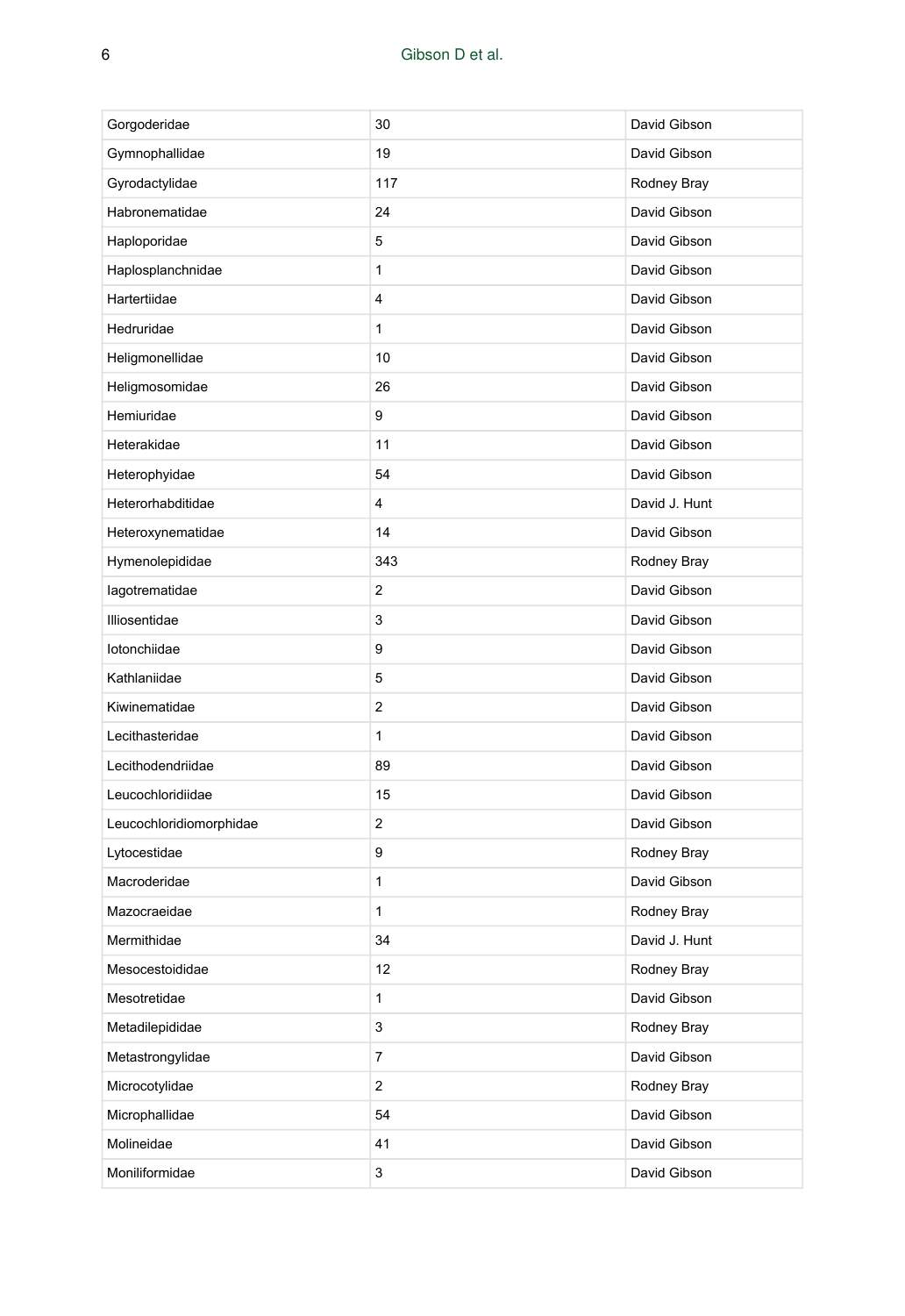| Monorchiidae          | 13 | David Gibson  |
|-----------------------|----|---------------|
| Muspiceidae           | 2  | David Gibson  |
| Nanophyetidae         | 3  | David Gibson  |
| Nematotaeniidae       | 4  | Rodney Bray   |
| Neoechinorhynchidae   | 4  | David Gibson  |
| Notocotylidae         | 39 | David Gibson  |
| Octomacridae          | 1  | Rodney Bray   |
| Oligacanthorhynchidae | 15 | David Gibson  |
| Omphalometridae       | 2  | David Gibson  |
| Onchocercidae         | 67 | David Gibson  |
| Opecoelidae           | 21 | David Gibson  |
| Opisthorchiidae       | 35 | David Gibson  |
| Orchipedidae          | 5  | David Gibson  |
| Ornithostrongylidae   | 3  | David Gibson  |
| Oxyuridae             | 28 | David Gibson  |
| Pachypsolidae         | 1  | David Gibson  |
| Panopistidae          | 5  | David Gibson  |
| Paramphistomidae      | 11 | David Gibson  |
| Parasitaphelenchidae  | 41 | David J. Hunt |
| Parasitylenchidae     | 34 | David J. Hunt |
| Paruterinidae         | 40 | Rodney Bray   |
| Paurodontidae         | 1  | David J. Hunt |
| Pharyngodonidae       | 43 | David Gibson  |
| Philometridae         | 10 | David Gibson  |
| Philophthalmidae      | 24 | David Gibson  |
| Physalopteridae       | 23 | David Gibson  |
| Plagiorchiidae        | 91 | David Gibson  |
| Plagiorhynchidae      | 17 | David Gibson  |
| Pneumospiruridae      | 1  | David Gibson  |
| Polymorphidae         | 28 | David Gibson  |
| Polystomatidae        | 14 | Rodney Bray   |
| Pomphorhynchidae      | 5  | David Gibson  |
| Progynotaeniidae      | 8  | Rodney Bray   |
| Pronocephalidae       | 4  | David Gibson  |
| Prosthogonimidae      | 12 | David Gibson  |
| Proteocephalidae      | 24 | Rodney Bray   |
| Protostrongylidae     | 25 | David Gibson  |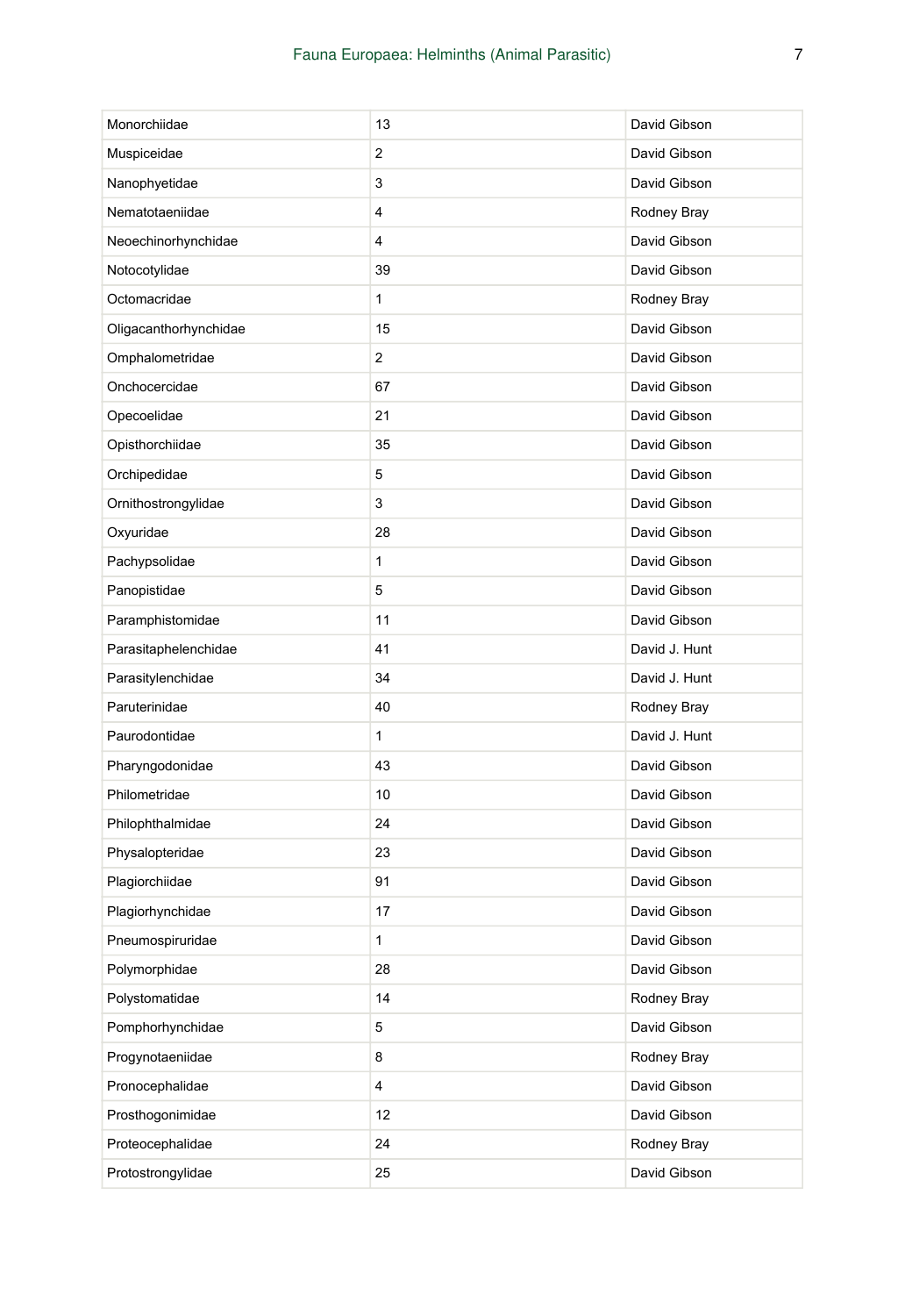| Pseudaliidae       | 2            | David Gibson  |
|--------------------|--------------|---------------|
| Pseudonymidae      | 4            | David J. Hunt |
| Psilostomidae      | 23           | David Gibson  |
| Quadrigyridae      | 1            | David Gibson  |
| Quimperiidae       | 2            | David Gibson  |
| Renicolidae        | 27           | David Gibson  |
| Rhabdiasidae       | 11           | David Gibson  |
| Rhabdochonidae     | 10           | David Gibson  |
| Rhadinorhynchidae  | $\mathbf{1}$ | David Gibson  |
| Rictulariidae      | 13           | David Gibson  |
| Robertdollfusidae  | 2            | David Gibson  |
| Sanguinicolidae    | 6            | David Gibson  |
| Schistosomatidae   | 19           | David Gibson  |
| Seuratidae         | 6            | David Gibson  |
| Skrjabillanidae    | 8            | David Gibson  |
| Skrjabingylidae    | 2            | David Gibson  |
| Soboliphymatidae   | 3            | David Gibson  |
| Sphaerulariidae    | 3            | David J. Hunt |
| Spirocercidae      | 10           | David Gibson  |
| Spirorchiidae      | 1            | David Gibson  |
| Spiruridae         | 6            | David Gibson  |
| Steinernematidae   | 9            | David J. Hunt |
| Stomylotrematidae  | 3            | David Gibson  |
| Strigeidae         | 45           | David Gibson  |
| Strongylacanthidae | 2            | David Gibson  |
| Strongylidae       | 47           | David Gibson  |
| Strongyloididae    | 23           | David Gibson  |
| Subuluridae        | 16           | David Gibson  |
| Syngamidae         | 15           | David Gibson  |
| Syrphonematidae    | 1            | David J. Hunt |
| Taeniidae          | 26           | Rodney Bray   |
| Telorchiidae       | 9            | David Gibson  |
| Tenuisentidae      | $\mathbf{1}$ | David Gibson  |
| Tetrabothriidae    | 11           | Rodney Bray   |
| Tetrameridae       | 26           | David Gibson  |
| Tetraonchidae      | 6            | Rodney Bray   |
| Thapariellidae     | $\mathbf{1}$ | David Gibson  |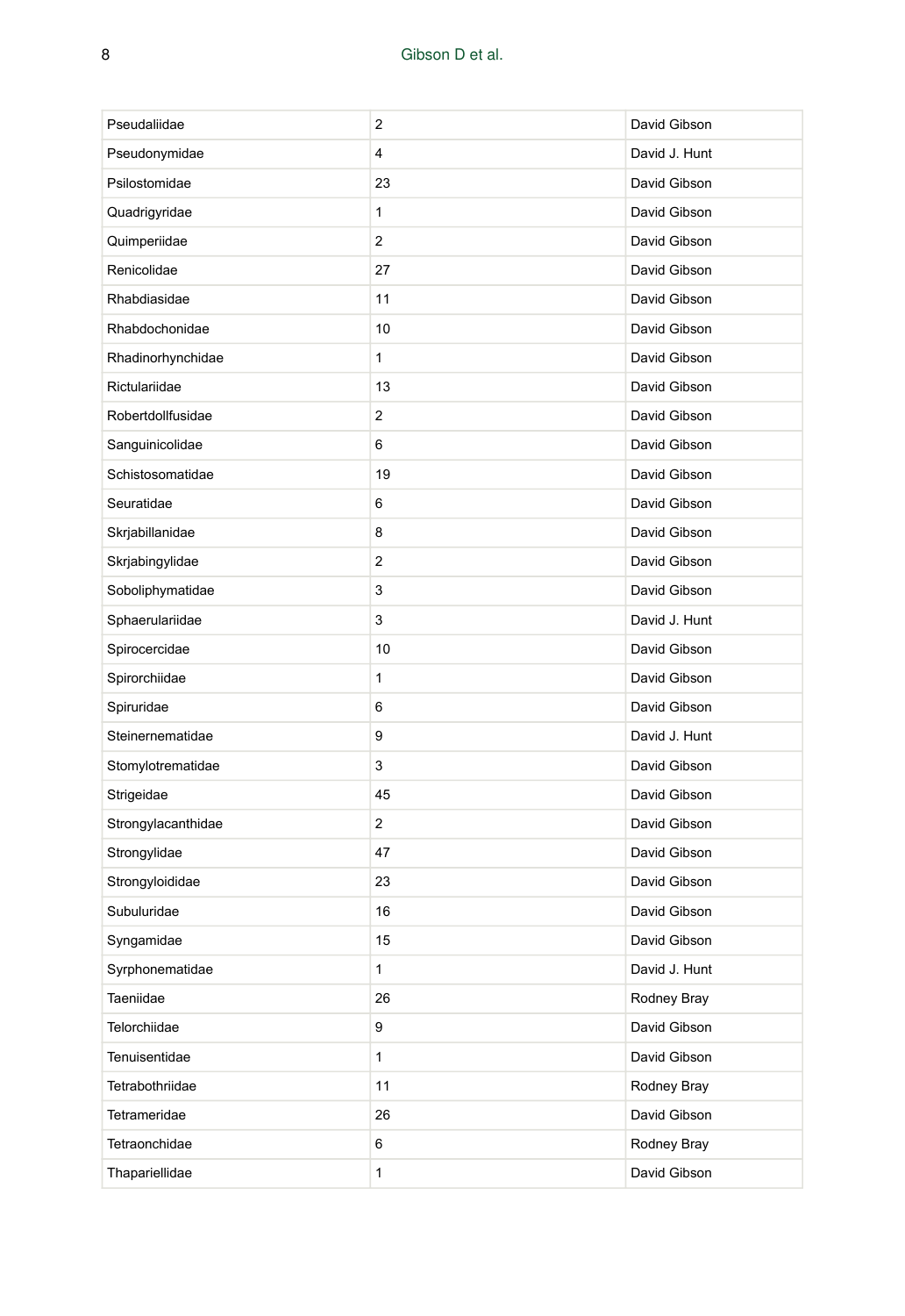| Thelastomatidae     | 28             | David J. Hunt |
|---------------------|----------------|---------------|
| Thelaziidae         | 14             | David Gibson  |
| Travassosinematidae | 4              | David J. Hunt |
| Triaenophoridae     | 10             | Rodney Bray   |
| Trichinellidae      | 6              | David Gibson  |
| Trichosomoididae    | 3              | David Gibson  |
| Trichostrongylidae  | 78             | David Gibson  |
| Trichuridae         | 21             | David Gibson  |
| Troglotrematidae    | 3              | David Gibson  |
| Typhlocoelidae      | 4              | David Gibson  |
| Zoogonidae          | $\overline{2}$ | David Gibson  |

#### Table 2.

Associated experts who have helped with various helminth groups.

| <b>GROUP or AREA</b> | OTHER SPECIALIST(S)         |
|----------------------|-----------------------------|
| Monogenea            | Philip Harris               |
| Cestoda              | Boyko Georgiev              |
| Cestoda              | Tomaš Scholz                |
| Digenea              | <b>Tor Bakke</b>            |
| Digenea              | Teresa Pojmanska            |
| Digenea              | Katarzyna Niewiadomska      |
| Digenea              | Aneta Kostadinova           |
| Digenea              | Vasyl Tkach                 |
| Nematoda             | Odile Bain [deceased]       |
| Nematoda             | Marie-Claude Durette-Desset |
| Nematoda             | Lynda Gibbons               |
| Nematoda             | František Moravec           |
| Nematoda             | <b>Annie Petter</b>         |
| Acanthocephala       | Zlatka Dimitrova            |
| Acanthocephala       | Kurt Buchmann               |
| Acanthocephala       | <b>Tellervo Valtonen</b>    |

#### **Addititional information:**

#### **HELMITNTHS**

The animal parasitic helminths ('parasitic worms') dealt with in this section include members of three phyla, the Acanthocephala ('thorny-headed worms' or 'spiny-headed worms'), Platyhelminthes ('flatworms') and Nematoda ('roundworms'); these are usually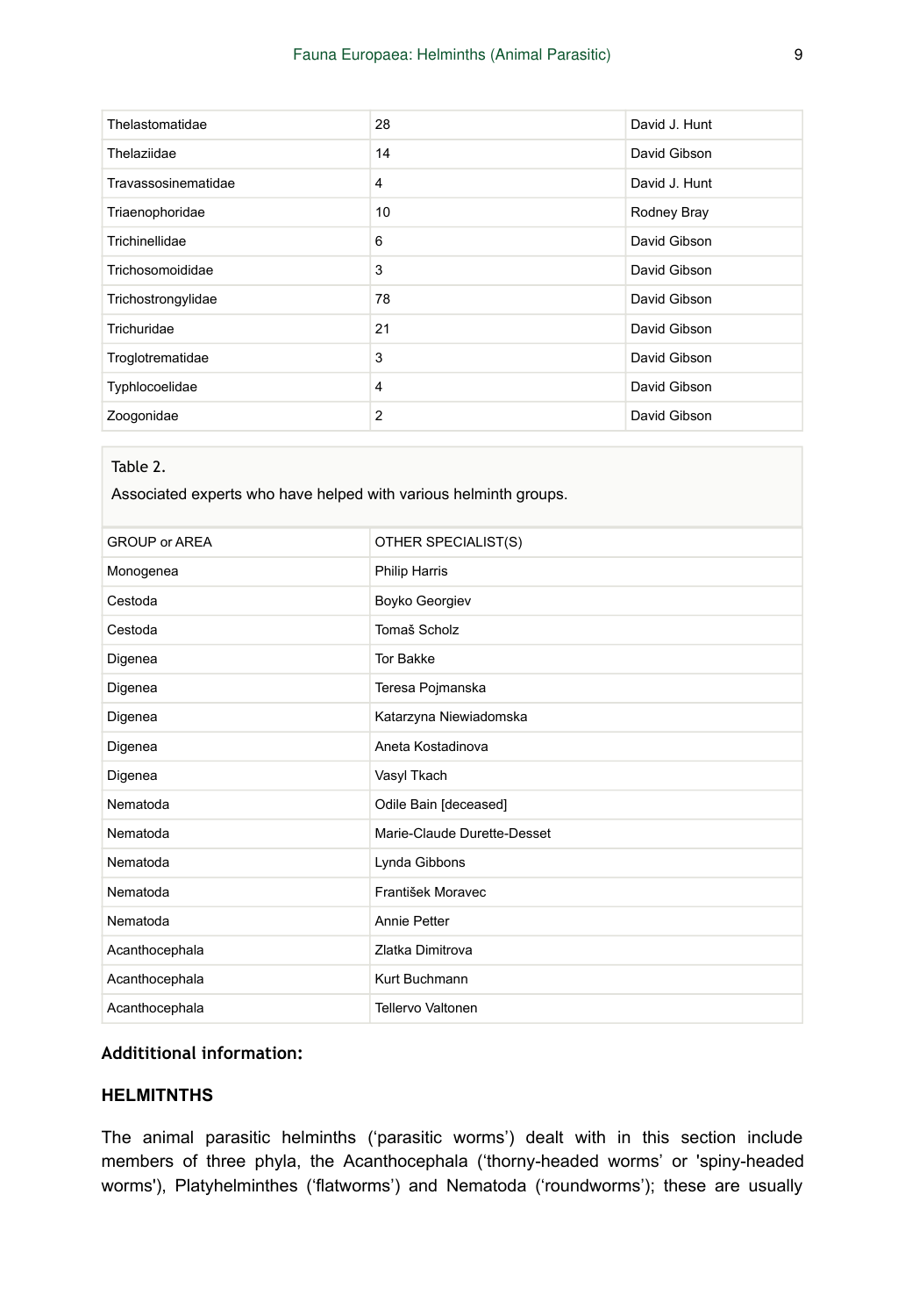referred to as acanthocephalans, platyhelminths and nematodes, respectively. Parasitic worms are usually parasitic at the adult stage, but many are also parasitic as larvae. Many have complex life-cycles involving the 'definitive' or 'final' host (usually a vertebrate), which harbours the adult stage, and one or more 'intermediate hosts' (invertebrate or vertebrate), which harbour the larval stage(s). Others have a direct life-cycle, where the definitive host is infected directly via an egg or a larval stage. Such larval stages are often encysted and survive in this state for long periods. Transmission of the parasite to the definitive host is often by ingestion with its food, or via the direct penetration by a larval stage. In nature, it is the usual condition for animals to be parasitized, so they have evolved to accommodate certain levels of infection. However, in cases where animals are kept or occur in unnaturally high concentrations, e.g. in the cases of farming, aquaculture or even man in villages or urban situations, parasite populations can build, causing them to become pathogenic. However, there are many factors, such as stress, which can cause a reduced resistance to parasites.

The classification and identification of parasitic worms have been based mainly on morphological features, although other factors, such as the host, distribution, site and lifecycle, may also be taken into consideration. In recent years, classifications based on molecular findings, which are thought to approximate closer to a true phylogenetic system, have been introduced. However, their use causes problems in identification, as classifications based on molecules and morphology are rarely totally concordant. Using a molecular classification has the disadvantage that accepted groups may not be recognised, or at least not easily recognised, using morphological criteria. Furthermore, molecular classifications are virtually always based on only an extremely small fraction of the number of taxa and individuals within the group, and consequently many taxa may be left stranded as '*incertae sedis*'. Therefore, although molecular evidence is considered in some recent classifications, taxonomic arrangements still tend to be based mainly on morphological and other biological criteria.

The **ACANTHOCEPHALA** is a relatively small group of about 1,200 species. Acanthocephalans (Fig. 1) occur as intestinal parasites of a wide range of vertebrates at the adult stage, but are absent from elasmobranch fishes, and are especially prevalent in freshwater teleosts. These parasites are readily recognisable by the possession of a single large, eversible, armed proboscis. They attach using their proboscis, which penetrates the host's intestinal wall, and resemble tapeworms in that they lack a gut and absorb nutrients from the host's intestine through their body wall. They are dioecious and have a bodycavity which contains little but their reproductive organs. All acanthocephalans utilise arthropods as intermediate hosts (often crustaceans in the case of species parasitizing aquatic hosts and insects in cases where terrestrial mammals and birds act as final hosts), within which two larval stages occur. The second larval stage, the cystacanth, is an encysted resting stage which normally infects the vertebrate host when the arthropod host is eaten. In some cases, especially those species parasitizing piscivorous mammals and birds, a vertebrate may act as a second intermediate host in which no development occurs (a paratenic host).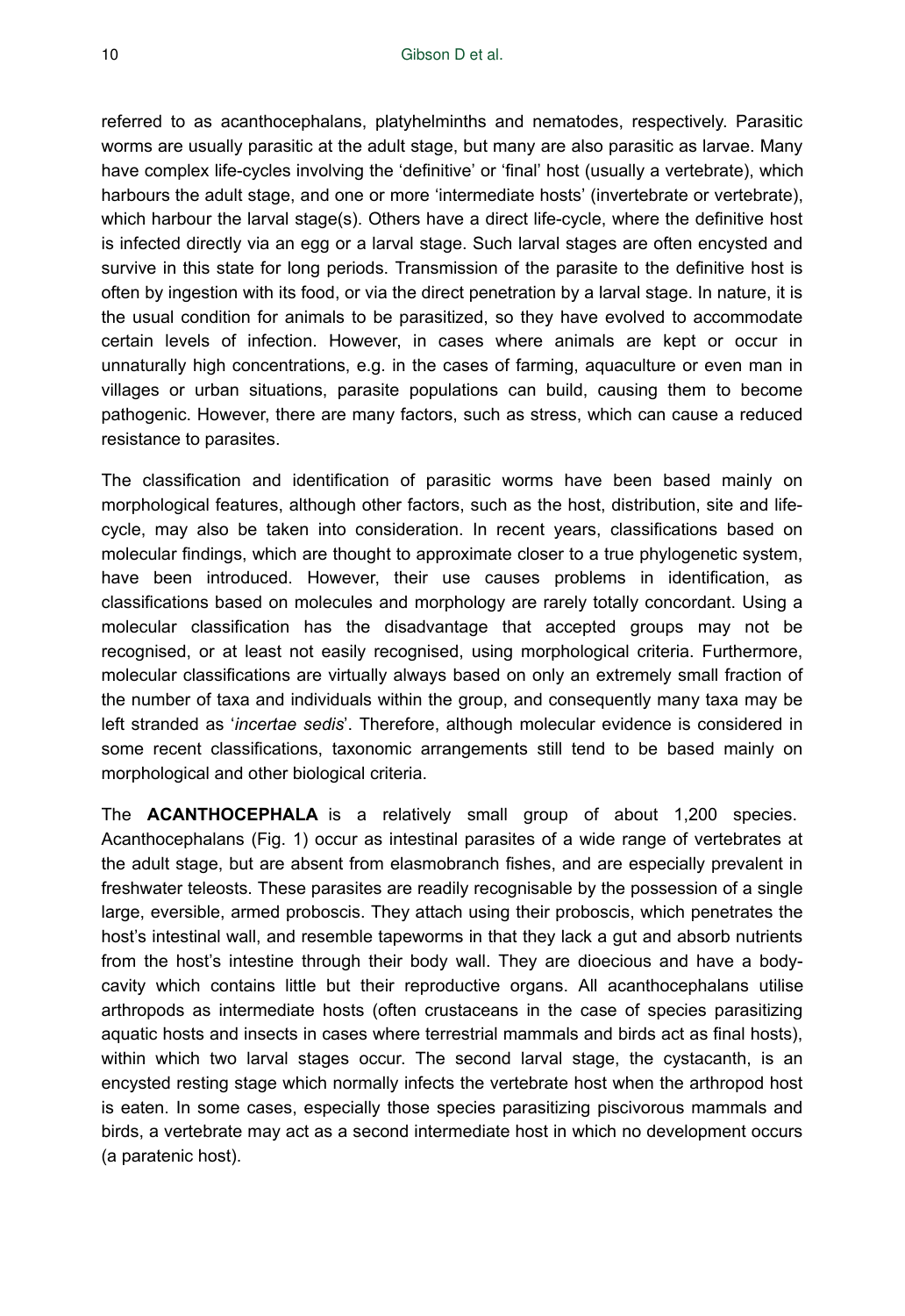



In recent classifications (Monks and Richardson 2011; Amin 2013), four (three large and one small) classes are recognised. Useful taxonomic criteria at higher levels include the arrangement of lacunar canals in the syncytial body-wall, the arrangement of cement glands in the males and the nature of large nuclei in the body-wall. At lower taxonomic levels, the number and arrangement of hooks on the proboscis are the major diagnostic features. In the future, molecular studies, such as that of Weber et al. (2013), should help clarify the relationships between the different groups.

The **PLATYHELMINTHES** (flatworms) include both free-living and parasitic groups. They are bilaterally symmetrical, lack a body cavity, are composed of three main cell layers, usually lack an anus and are usually hermaphroditic. The free-living groups, referred to as the **Turbellaria**, are dealt with elsewhere, but do include a small number of parasitic or commensal forms. Parasitic platyhelminths form a group called the **Neodermata**, which comprises three distinct, divergent classes, which have in common a specialised syncytial body-covering, the tegument or neodermis, derived from mesodermal cells. The three classes are the Monogenea, the Trematoda ('flukes') and the Cestoda ('tapeworms'). These groups can be so plastic in terms of their morphology and life-history that there are usually exceptions to every rule.

The **Monogenea** (also referred to as the Monogenoidea by a small number of workers, but use of this name should be avoided for several reasons, a major one being that it terminates in a superfamily suffix) are a group of about 6,000-7,000 species which are mainly ectoparasitic on fishes, especially on the gills and skin, and occasionally other aquatic organisms, such as amphibians. A small number of species also occur as endoparasites. The majority of monogenean species (Fig. 2) are highly host-specific, usually being restricted to a single host species with which they have co-evolved. A direct life-cycle using a ciliated larva for transmission is usual. However, gyrodactylids are unusual in that they are viviparous, and each worm gives birth to a fully-developed young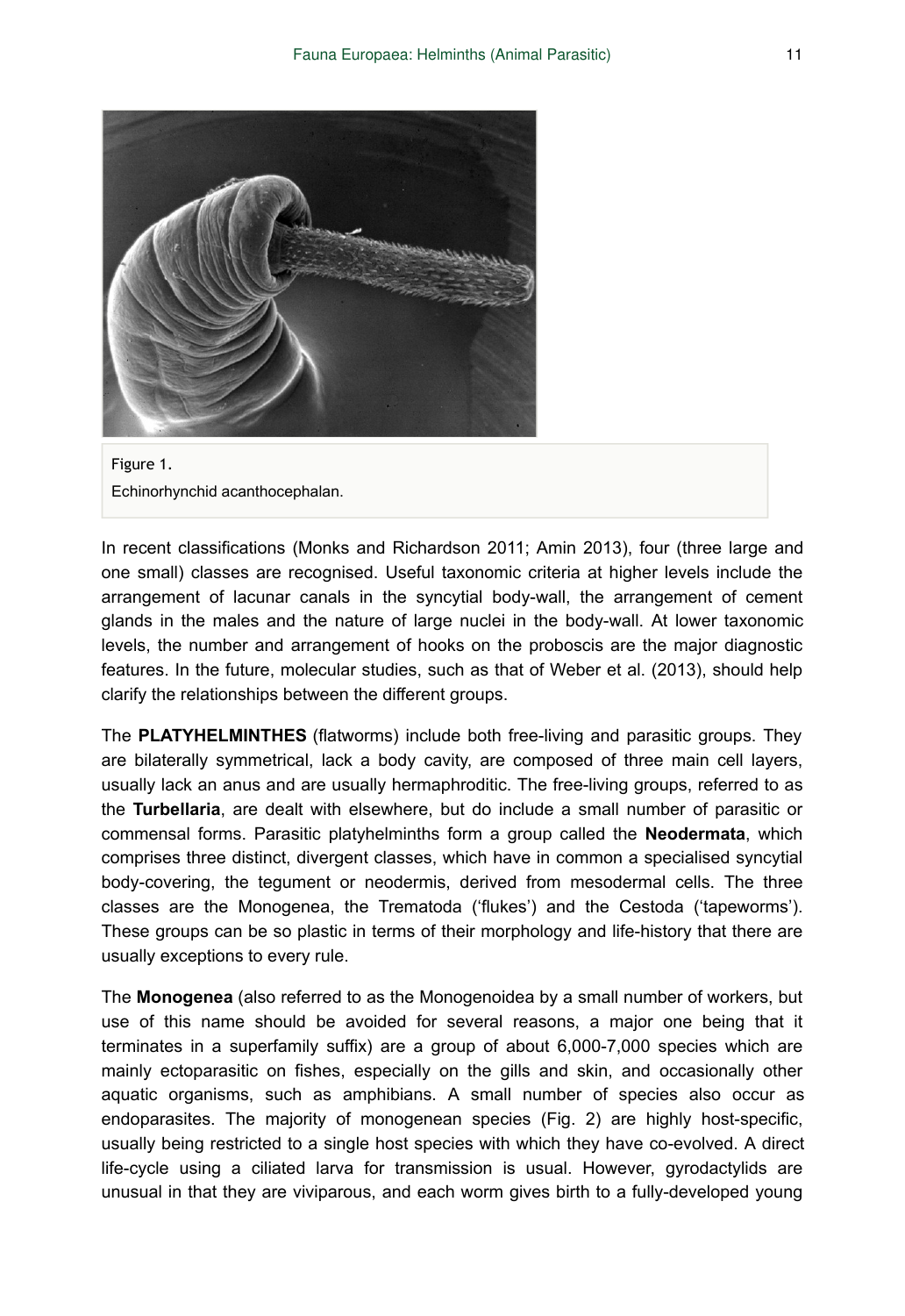worm which may have a third generation developing within it (polyembryony); thus their population size can increase very rapidly. In freshwater, the monogenean fauna is dominated by two huge genera, *Dactylogyrus* and *Gyrodactylus*, with 900+ and 400+ nominal species, respectively (Gibson et al. 1996; Harris et al. 2004). It is quite common to find more than one species of the same genus on the same host. Generally, monogeneans do little harm to their hosts, but some species, especially some gyrodactylids, can cause mass mortalities in fish-farms and/or situations where the parasite is introduced into an immunologically naive host population.



Figure 2. Gyrodactylid monogenean.

Monogeneans are generally distinguished by features of their posterior attachment organ (haptor), which is normally armed with attachment clamps and/or anchors and hooks, and in some cases the structure of the sclerotised hardparts of the male and female reproductive systems is also important. Such differences between congeneric species can be very subtle. Classifications vary, but those forms where the haptor is typically armed with clamps (or suckers) and minute (vestigial) hooks are referred to the subclass Polyopisthocotylea (or Oligonchoinea + Polystomatoinea), and those armed with hooks only (some large) belong to the subclass Monopisthocotylea (or Polyonchoinea). Most polyopisthocotyleans live on the gills and feed on blood, whereas most monopisthocotyleans live on the skin or gills and tend to feed on skin and/or mucus. Recent molecular work has suggested that these two groups are independent and that the Monogenea may not be monophyletic (Perkins et al. 2010). At lower levels, morphologically-based classifications, such as that of Boeger and Kritsky (1993), do not always agree with those based on molecular data (e.g. Šimková et al. 2006; Perkins et al. 2010), but some on-line data-bases (e.g. MonoDB (<http://www.monodb.org/>) have the potential and adaptability to develop a more integrated and useful system.

The **Trematoda** is a large class of 15,000-20,000 species which utilise all of the major vertebrate groups as hosts. Most trematodes (flukes) are endoparasitic as adults and live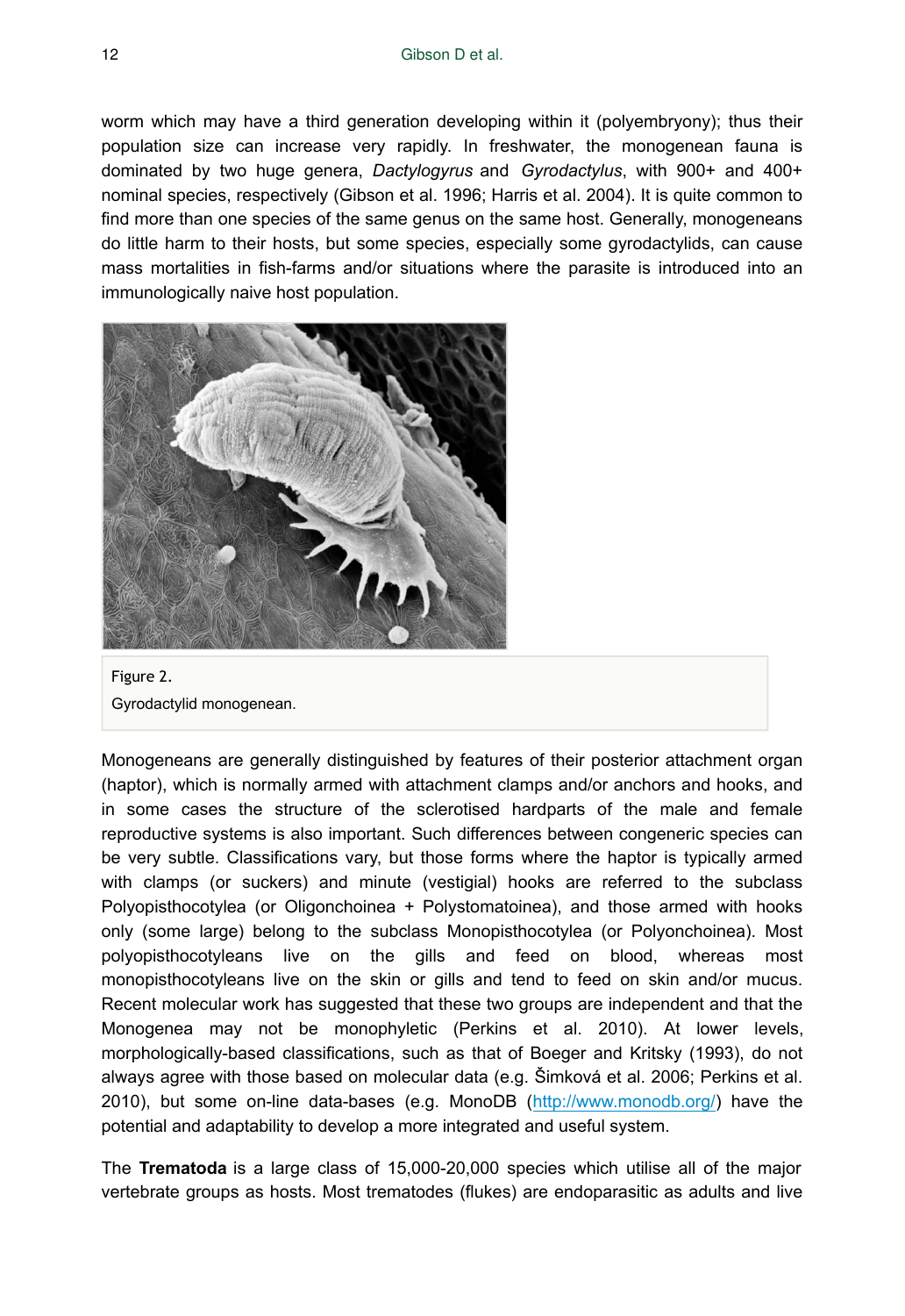in the alimentary canal, but the group is extremely adaptable in terms of site, with different species occurring in most major body cavities and organs, and a very small number being ectoparasitic. One distinctive feature of virtually all trematodes is the involvement of molluscs in their life-history. There are two subclasses, the Aspidogastrea and the Digenea.

The **Aspidogastrea** is a small, disparate group of fewer than 100 species, whose members occur as gut parasites of molluscs, fishes and turtles. Those in molluscs have a direct life-cycle, whereas those with vertebrate hosts, where the complete life-cycle is known, use molluscs as primary hosts, with transmission by ingestion. They generally have a relatively low level of host-specificity. There are four families, all of which possess either a large, subdivided ventral disc or a row of suckers; only one family, the Aspidogastridae, occurs in freshwater, whereas the other three families are marine. A recent key to the genera can be found in Rohde (2002).

The **Digenea** is an enormous group of more than 2,500 nominal genera (Gibson 2002). Virtually all use molluscs as primary hosts and the majority occur as sexual adults in vertebrates (all groups), but they are especially prevalent in fishes. Digeneans (Fig. 3) are characterised by having multiple generations (usually three) within their life-cycle  $-$  two asexual generations mature in the mollusc host and one sexual generation within a vertebrate host. The first generation, termed the mother-sporocyst, is derived from a ciliated larva, the miracidium, which develops within the egg and infects the mollusc host. The mother-sporocyst produces a second parthenogenetic generation internally, termed a daughter-sporocyst or redia, depending on its morphology. This second generation normally produces a large number of tailed, larval forms of the third, sexual, generation, called cercariae, which are free-living. Transmission to the next host is usually by cercarial penetration or by the ingestion of cercariae. In most cases the cercaria encysts within the tissues of a second (or intermediate) host, which may be an invertebrate or a vertebrate, as a resting stage, the metacercaria. This stage remains within this host until it is eaten by the final host, normally a vertebrate, within which the sexually mature, egg-laying adult develops.

Digeneans are thought to generally exhibit a high level of host-specificity to the mollusc host, a low level to any intermediate host and a variable level to the final host. The form of the life-cycle can be extremely plastic in the different groups; for example, in some the cercaria can encyst on vegetation and the herbivorous final host acquires the parasite in its diet, and, in others, the life-cycle is telescoped via the parasite maturing in a host that at one time during its evolution represented an intermediate host, or is extended by the addition of another vertebrate host via the ingestion of a host that was once the final host. With regard to their morphology, digeneans are even more diverse. Although the standard pattern is for a species to have a sucker at the anterior end and another on the ventral surface, some groups have one sucker and others none at all. Some have a body form which is totally unrecognisable as a digenean to a non-specialist. Other somewhat rare variations in structure are found in groups which have an intestine with an anus or ani, and others have no gut at all. There are rare dioecious forms, forms with the entire life-cycle in one and the same host and forms which live on the gills, in the vascular system or under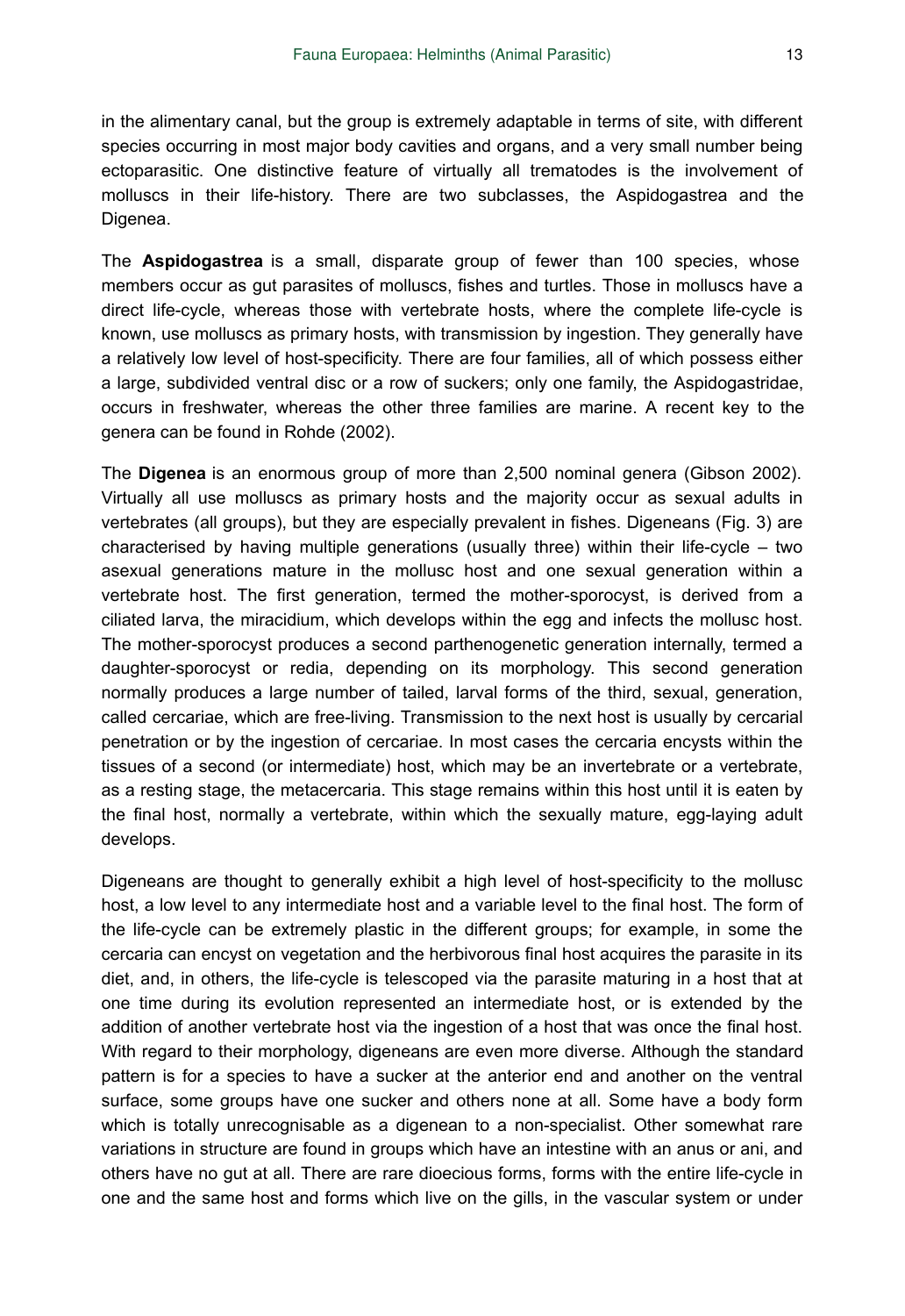fish scales. Classifications vary, but recent opinion indicates the presence of only two or three orders. Although there are recent molecular phylogenies (e.g. Olson et al. 2003), the most useful identification aids to the generic level are the three volumes of the 'Keys to the Trematoda' (Gibson et al. 2002; Jones et al. 2005; Bray et al. 2008).



Figure 3. Bucephalid digenean.

The **Cestoda** (tapeworms) is a relatively large (c. 8,000 species) and diverse group of parasites, the majority of which are found in the intestine of vertebrates (all groups). Like the acanthocephalans, they lack an alimentary canal and absorb their nutrients through their surface layer (tegument), which bears a dense covering of armed, villus-like structures (microtriches) that greatly increase its surface area and represent the main site for nutrient absorption. Tapeworms (Fig. 4) are also unusual in that the majority are long, tape-like and segmented, with one, or occasionally two, complete sets of reproductive organs in each segment. New segments (proglottids) are formed in the neck region behind the head (scolex); these develop and mature as they pass down the body (strobila) and old, 'gravid' segments containing eggs are lost terminally. A small number of basal forms that parasitise fishes (occasionally invertebrates) lack segmentation and possess only one or multiple sets of reproductive organs. Tapeworms vary in size from just a few millimetres to many metres in length. Since most adult tapeworms absorb nutrients though their tegument, they tend to do little physical damage to their host, except perhaps at the point of attachment, but they do extract valuable resources from the intestine and can cause bowel obstruction in the case of heavy infections. These worms do not roam freely in the intestine but attach to the wall of the intestine.

Cestodes generally have a life-cycle involving one or two intermediate hosts. Since adult cestodes are intestinal parasites of vertebrates, the eggs or gravid segments containing eggs pass out with the faeces. In those groups prevalent in terrestrial vertebrates, if the eggs are eaten by a suitable intermediate host, which may be a terrestrial invertebrate (commonly an arthropod) or a vertebrate, they hatch to release a hexacanth (six-hooked)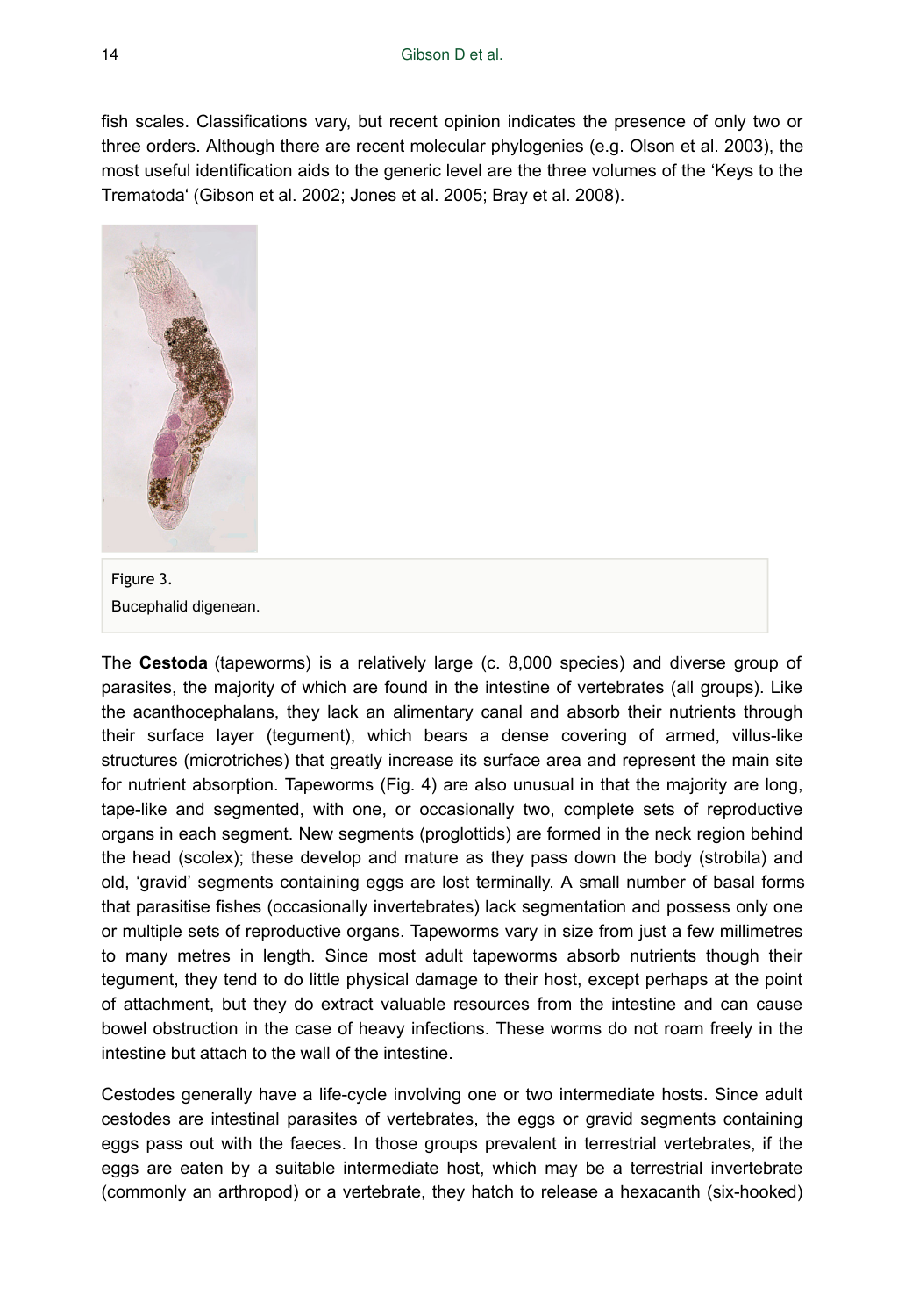larva, called an onchosphere. In the case of those groups more prevalent in fishes or other aquatic vertebrates, the eggs hatch in water to release a ciliated, motile hexacanth, called a coracidium, which is eaten by an aquatic arthropod intermediate host, such as a copepod. In the intermediate host, the hexacanth usually penetrates the gut wall and develops in the body-cavity into a procercoid. It then develops further, either in the same host or, in cases where the first host is eaten, in a second intermediate host, into a resting, normally encysted, stage, which takes on a variety of names, depending upon its form, e.g. cysticercus, cysticercoids or plerocercoid (Chervy 2002). The definitive host acquires the parasite when it feeds on the intermediate host harbouring the encysted stage.



Figure 4. Taeniid cestode.

There are marked differences in the form of the attachment organ on the scolex, which form the main criteria for distinguishing the numerous (*c.* 15) orders of the group. Other important characters include the shape of the segments and the arrangement and form of the reproductive system(s) within the segments, e.g. the position of the genital pore, the nature of the vitellarium, the size of the cirrus-sac, the shape of the ovary and the nature of the uterus. Some of these features are also used to distinguish genera. At the specific level, the number and morphometrics of the hooks, which commonly form the armature of the scolex, are useful. The functional classification of the group is still based on morphology, but, although the basic arrangement is rather stable, molecular data indicate that some changes are needed. The 'Keys to the Cestode Parasites of Vertebrates' (Khalil et al. 1994) provides keys down the generic level, and a molecular classification was given by Olson et al. (2001), with updates by Waeschenbach et al. (2007) and Waeschenbach et al. (2012). Recent work (Kuchta et al. 2008a; Kuchta et al. 2008b) has shown that one of the major and important orders (the Pseudophyllidea) is not monophyletic – this has been replaced by two new orders (the Bothriocephalidea and the Diphyllobothriidea). In addition, a large order of shark parasites, the Tetraphyllidea, has been shown by molecular studies to be paraphyletic. The dismemberment of this taxon is now underway.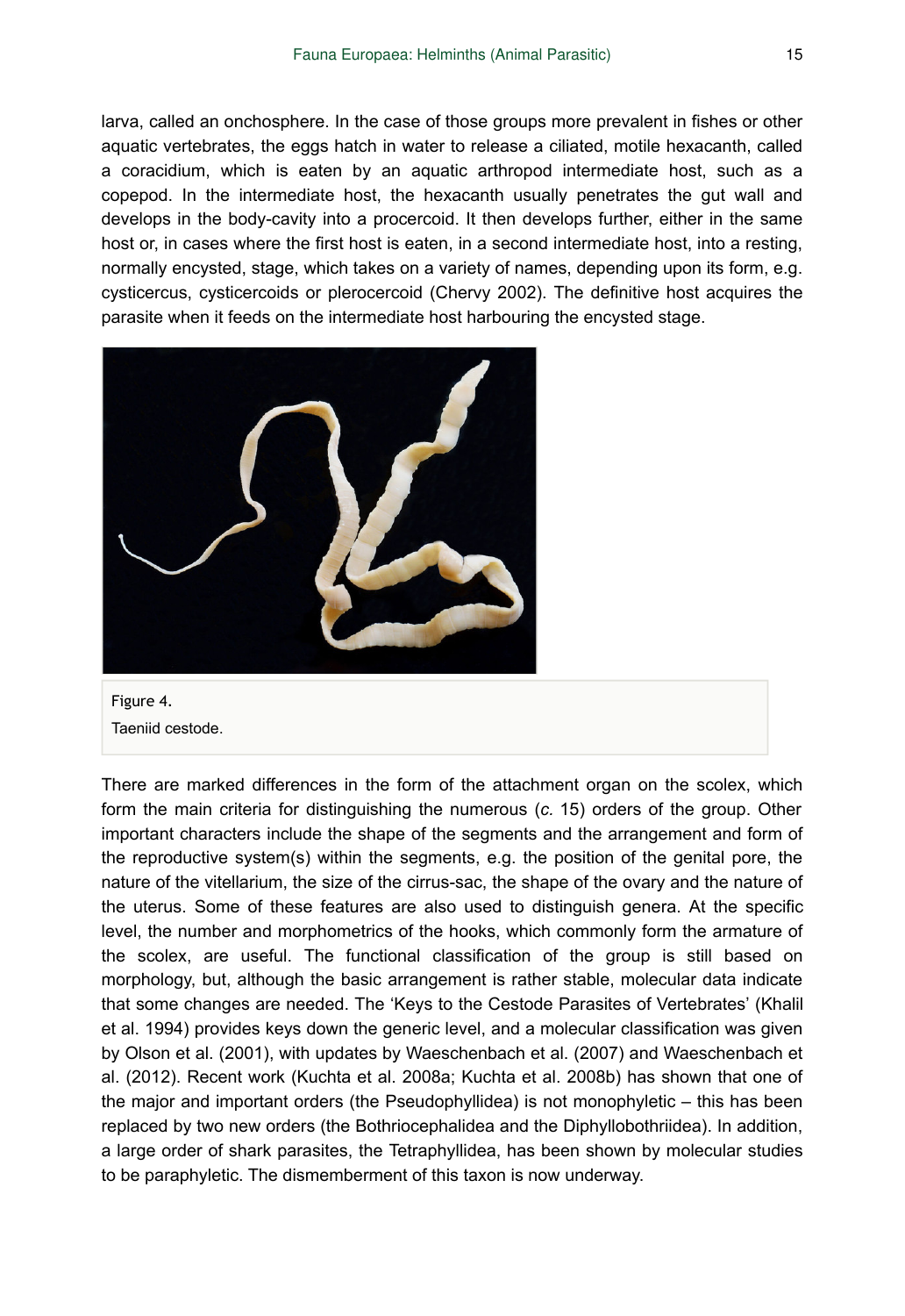The phylum **NEMATODA** is probably the most abundant and widespread animal group, often occurring in huge numbers in environments ranging from hot springs to polar regions. In addition to free-living marine and freshwater forms, there are free-living forms in the soil and parasitic forms in both animals and plants. At least 30,000 species are known, but this is estimated to be only a very small fraction of those that exist. Nematodes (Fig. 5) are symmetrically bilateral, unsegmented, normally dioecious worms which are usually filiform in shape. Their main features include a body-cavity with a high hydrostatic pressure, a straight digestive tract with an anteriorly terminal mouth and posteriorly subterminal anus, no circulatory system, a simple excretory system and a body wall consisting of an outer layer of cuticle and an inner layer of longitudinal muscles. Those parasitic in animals occur in virtually all invertebrate and vertebrate groups. All nematodes have five life-history stages, four larval and one adult, which are separated by a moult of the cuticle. It is common for the first one or two moults to occur within the egg. The free-living and plantparasitic members of the group are dealt with elsewhere.



Figure 5. Anisakid nematode.

The phylum is divided into two classes, the Adenophorea and the Secernentea, both of which have evolved parasitic members, although the majority of animal parasites belong to the latter group. Major differences between the groups reflect the presence and absence of small sensory structures (phasmids) on the tail and the nature of the excretory system. There is also a fundamental biological difference in the parasitic members, since in adenophoreans the first-stage larva is infective to the definitive (final) host, whereas in the Secernentea it is the third-stage larva.

The life-cycles of parasitic forms may be direct or indirect. Direct life-cycles may involve the ingestion of eggs or larvae with food or, in some cases, the direct penetration of larvae through the skin. Indirect life-cycles usually utilise invertebrate intermediate hosts, but sometimes vertebrates (or larger invertebrates) may act as intermediate or paratenic hosts. Such larvae usually occur, often encysted, in the tissues of intermediate hosts. The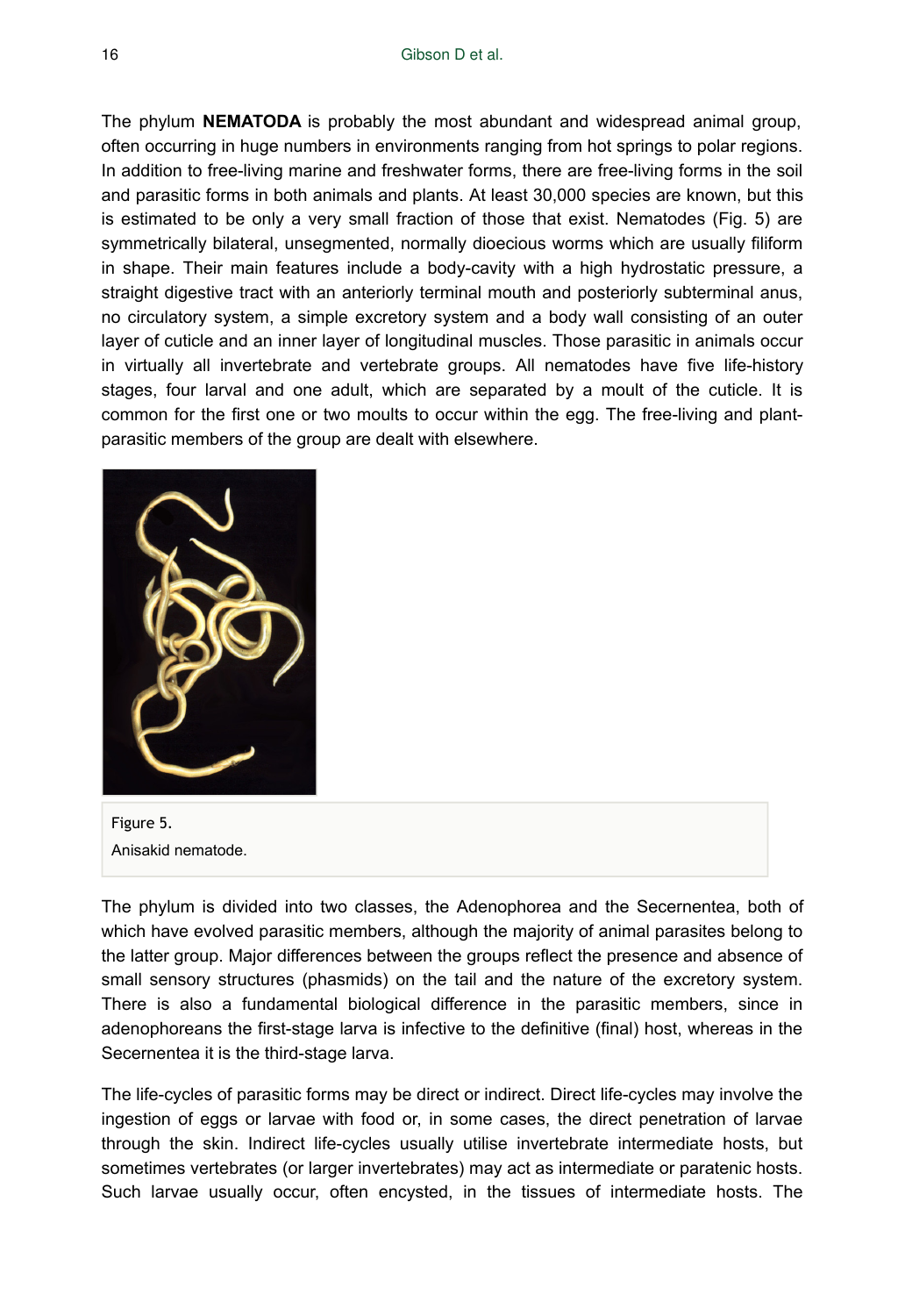majority of nematodes parasitic in vertebrates occur in the alimentary canal; those in other parts of the body often require the migration of larvae through the body to reach these sites. Some groups with a direct life-cycle also have a larval migration from the gut and into the tissues and back to the gut; this represents the vestige of an indirect life-cycle from its evolutionary past. Whichever mode of transmission is utilised, the chance of an egg or larva developing into an adult worm is very small, but this may be compensated for by a huge output of eggs, which in some cases reaches as high as 200,000 per day from a single female worm.

Pathogenicity in the definitive host varies considerably, usually being dependent upon the size of the infection. Those, such as hookworms, which are heavily armed with teeth or other sclerotised mouthparts and browse upon the gut wall, can cause considerable damage. Similarly, forms which migrate around the body, both as adults in the tissues and as larvae (the latter termed a larva migrans), can cause serious problems, especially if they reach sensitive regions such as the brain, liver or eyes.

Features used for identification vary from group to group, but at higher taxonomic levels, the nature of the oesophagus, the form of the head (presence and number of lips, teeth, etc.) and the form of the male tail are usually important. At the specific level, details of the male tail, such as the arrangement of caudal papillae (sensory structures used during copulation) and the length and shape of the spicule or spicules (sclerotised copulatory aids) are important. In most cases, males carry more taxonomically useful information than females, such that the latter are often unidentifiable at the specific level. The most used classification of the nematodes based on morphology is that of 'Keys to the Nematode Parasites of Vertebrates', published as a series of 10 booklets between 1974 and 1983. This has recently been re-issued as a single volume (Anderson et al. 2009) and updated by Gibbons (2010). A similar key to the nematode parasites of invertebrates was produced by Poinar (1977). These volumes include keys to the generic level. There are also molecular versions of the classifications of the entire phylum (e.g. Meldal et al. 2007) and of various subgroups (e.g. Nadler and Hudspeth 2000).

#### **Project description**

**Title:** This BDJ data paper includes the taxonomic indexing efforts in the Fauna Europaea on European helminths covering the first two versions of Fauna Europaea worked on between 2000 and 2013 (up to version 2.6).

Personel: The taxonomic framework of Fauna Europaea includes [partner institute,](http://www.faunaeur.org/about_fauna_participants.php) providing taxonomic expertise and information, and expert networks taking care of data collation.

Every taxonomic group is covered by at least one Group Coordinator responsible for the supervision and integrated input of taxonomic and distributional data for a particular group. For helminths, the responsible Group Coordinator is David Gibson (versions 1 & 2).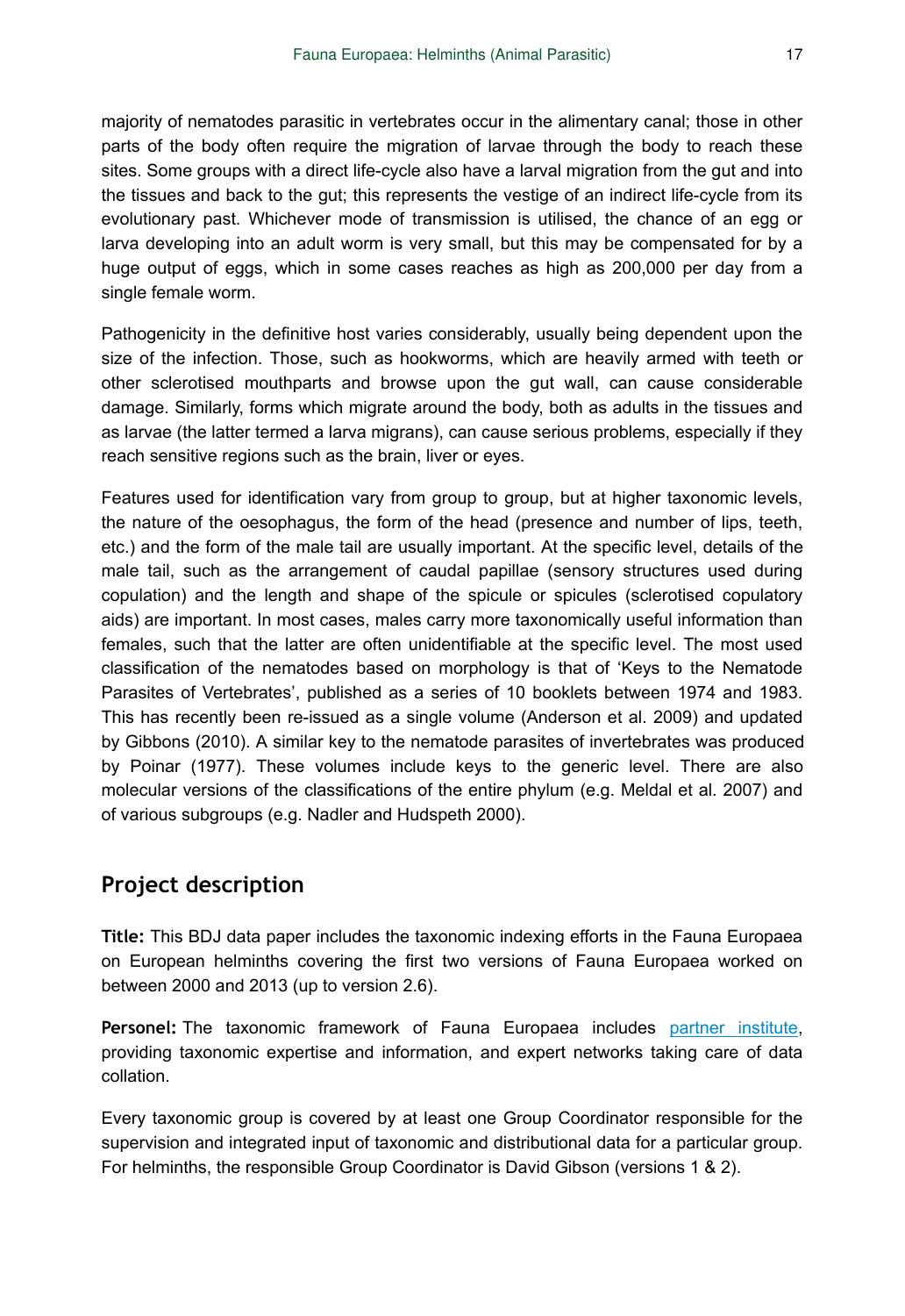The Fauna Europaea checklist would not have reached its current level of completion without the input from several groups of specialists. The formal responsibility of collating and delivering the data for the relevant families rested with a number of Taxonomic Specialists (see ). Associate Specialists deserve credit for their important contributions at various levels, including for particular geographical regions or across taxonomic groups (see ).

An overview of the expert network for helminths can be found here: [http://](http://www.faunaeur.org/experts.php?id=51) [www.faunaeur.org/experts.php?id=51](http://www.faunaeur.org/experts.php?id=51).

Data management tasks are taken care of by the Fauna Europaea project bureau. During the project phase (until 2004) a network of principal partners took care of diverse management tasks: the Zoological Museum Amsterdam (general management & system development), the Zoological Museum of Copenhagen (data collation), the National Museum of Natural History in Paris (data validation) and the Museum and Institute of Zoology in Warsaw (NAS extension). Since the formal project ended (2004-2013), all tasks have been undertaken by the Zoological Museum Amsterdam.

**Study area description:** The area study covers the European mainland (Western Palaearctic), including the Macaronesian islands, and excluding the Caucasus, Turkey, the Arabian Peninsula and Northern Africa.

**Design description:** Standards. Group coordinators and taxonomic specialists have had to deliver the (sub)species names according to strict standards. The names provided by the Fauna Europaea (FaEu) are scientific names. The taxonomic scope includes issues such as: (1) the definition of criteria used to identify accepted species-group taxa; (2) the hierarchy (classification scheme) for the accommodation of all accepted species and (3) relevant synonyms; and (4) the correct nomenclature. The Fauna Europaea ['Guidelines for](http://www.faunaeur.org/documents/FaEu_Guidelines_v4.0.1.pdf) [Group Coordinators and Taxonomic Specialists'](http://www.faunaeur.org/documents/FaEu_Guidelines_v4.0.1.pdf) includes the standards, protocols, scope and limits that provide instructions for all of the more then 400 specialists contributing to the project.

Data management. The data records could either be entered offline into a preformatted MS-Excel worksheet or directly into the Fauna Europaea transaction database using an online browser interface. The data servers are hosted at the University of Amsterdam.

Data set. The Fauna Europaea basic data set consists of: accepted (sub)species names (including authorship), synonym names (including authorship), a taxonomic hierarchy/ classification, misapplied names (including misspellings and alternative taxonomic views), homonym annotations, expert details, European distribution (at the country level), Global distribution (only for European species), taxonomic reference (optional), and occurrence reference (optional).

**Funding:** Fauna Europaea was funded by the European Commission under various framework programs (see above).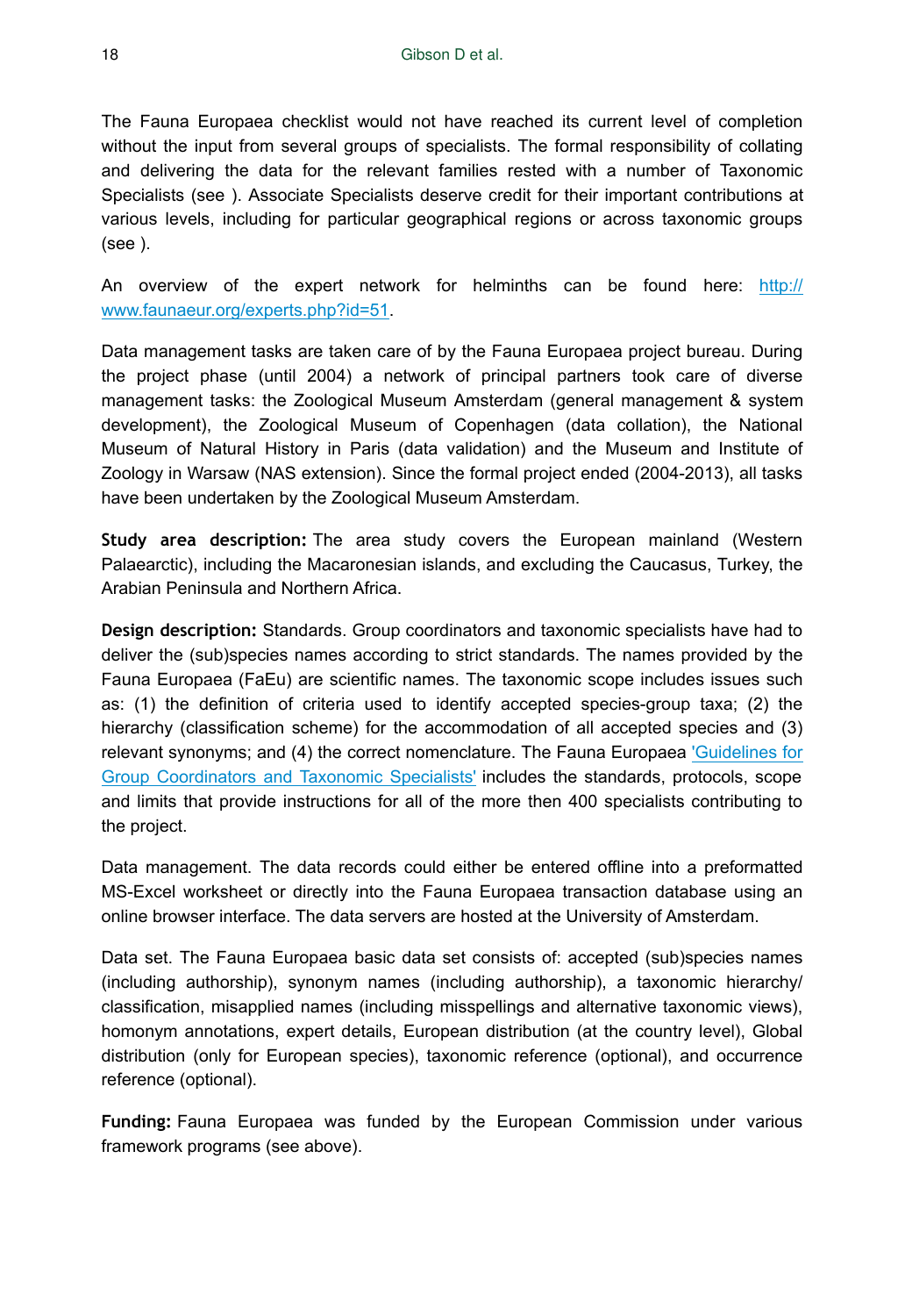### **Sampling methods**

**Study extent:** See spatial coverage and geographical coverage descriptions.

**Sampling description:** Fauna Europaea data have been assembled by principal taxonomic experts, based on their individual expertise, including literature sources, collection research and field observations. In total no less than 476 experts contributed taxonomic and/or faunistic information for the Fauna Europaea. The vast majority of the experts are from Europe (including EU non-member states). As a unique feature, Fauna Europaea funds were set aside for rewarding/compensating for the work of taxonomic specialists and group coordinators.

To facilitate data transfer and data import, sophisticated on-line (web interfaces) and offline (spreadsheets) data-entry routines were built and integrated within an underlying central Fauna Europaea transaction database (see Fig. 6). This includes advanced batch data import routines and utilities to display and monitor the data processing within the system. In retrospect, it seems that the off-line submission of data was probably the best for bulk import during the project phase, whereas the on-line tool was preferred to enter modifications in later versions. This system has worked well but may be replaced in 2013.



#### Figure 6.

Fauna Europaea on-line (browser interfaces) and off-line (spreadsheets) data entry tools.

A first release of the Fauna Europaea index via the web-portal has been presented at 27 <sup>th</sup> of September 2004, the most recent release (version 2.6.2) was launched at 29 August 2013. An overview of Fauna Europaea releases can be found here: [http://](http://www.faunaeur.org/about_fauna_versions.php) www.faunaeur.org/about fauna\_versions.php.

**Quality control:** Fauna Europaea data are unique in the sense that they are fully expert based. Selecting leading experts for all groups assured the systematic reliability and consistency of the Fauna Europaea data.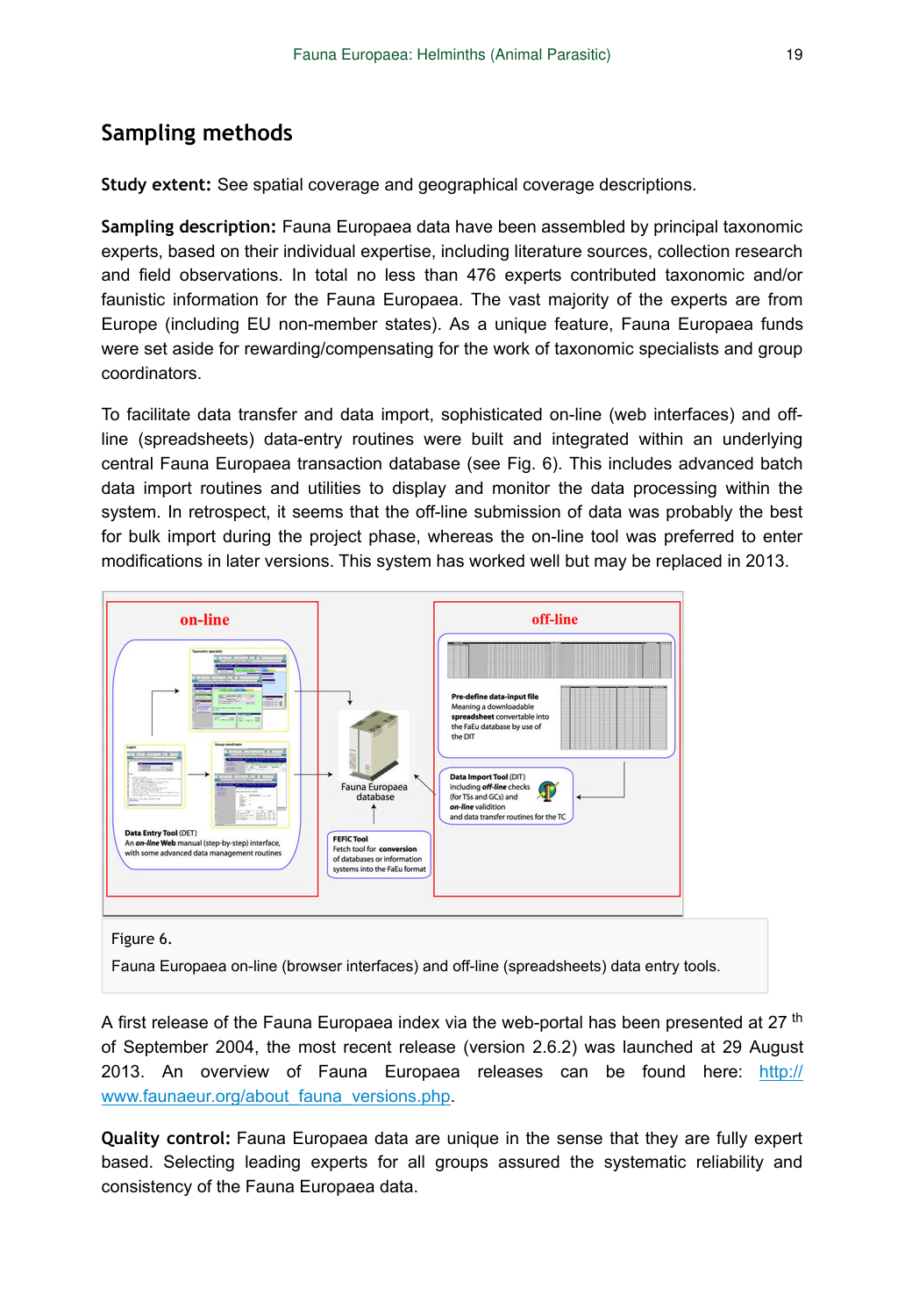Furthermore, all Fauna Europaea data sets are intensively reviewed at regional and thematic validation meetings, at review sessions at taxonomic symposia (for some groups), by Fauna Europaea Focal Points (during the FaEu-NAS and PESI projects) and by various end-users sending annotations using a web form at the web-portal. Additional validation of gaps and correct spelling was effected at the validation office in Paris.

In conclusion, we expect to get taxonomic data for 99.3% of the known European fauna. The faunistic coverage is not quite as good, but nevertheless represents 90-95% of the total fauna. Recognised gaps for the helminths include: areas where the geographical divisions of the Host-Parasite Database of the Natural History Museum, London (the main source of the data), as outlined below, are not concordant with those of the Fauna Europaea. It is also likely that, although an update to include new taxa was carried out in 2006, the inclusion of recent geographical data may be limited.

Checks on the technical and logical correctness of the data have been implemented in the data entry tools, including around 50 business rules ([http://dev.e-taxonomy.eu/trac/wiki/](http://dev.e-taxonomy.eu/trac/wiki/IntegrityRulesEditPESI) [IntegrityRulesEditPESI](http://dev.e-taxonomy.eu/trac/wiki/IntegrityRulesEditPESI)). This validation tool proved to be of huge value for both the experts and project management, and it contributed significantly to the preparation of a remarkably clean and consistent data set. This thorough reviewing makes Fauna Europaea the most scrutinised data sets in its domain.

**Step description:** By evaluating the team structure and life-cycle procedures (data-entry, validation, updating, etc.), clear definitions of the roles of users and user-groups, depending on the taxonomic framework, were established, including ownership and read and writes privileges, and their changes during the project life-cycle. In addition, guidelines on common data exchange formats and codes have been issued.

# **Geographic coverage**

**Description:** Species and subspecies distributions in the Fauna Europaea are registered at least at the country level, i.e. for political countries. For this purpose, the FaEu geographical system basically follows the TDWG standards. The covered area includes the European mainland (Western Palaearctic), plus the Macaronesian islands (excl. Cape Verde Islands), Cyprus, Franz Josef Land and Novaya Zemlya. Western Kazakhstan and the Caucasus are excluded (see Fig. 7).

The focus is on species (or subspecies) of European multicellular animals of terrestrial and freshwater environments. Species in brackish waters, occupying the marine/freshwater or marine/terrestrial transition zones, are generally excluded.

A large proportion of the helminth records for this compilation was acquired from the Host-Parasite Database maintained by the Parasitic Worms Group at the Natural History Museum (NHM) in London. These data were supplemented by searches of primary and secondary literature sources and by information supplied by specialists who checked sections of the files.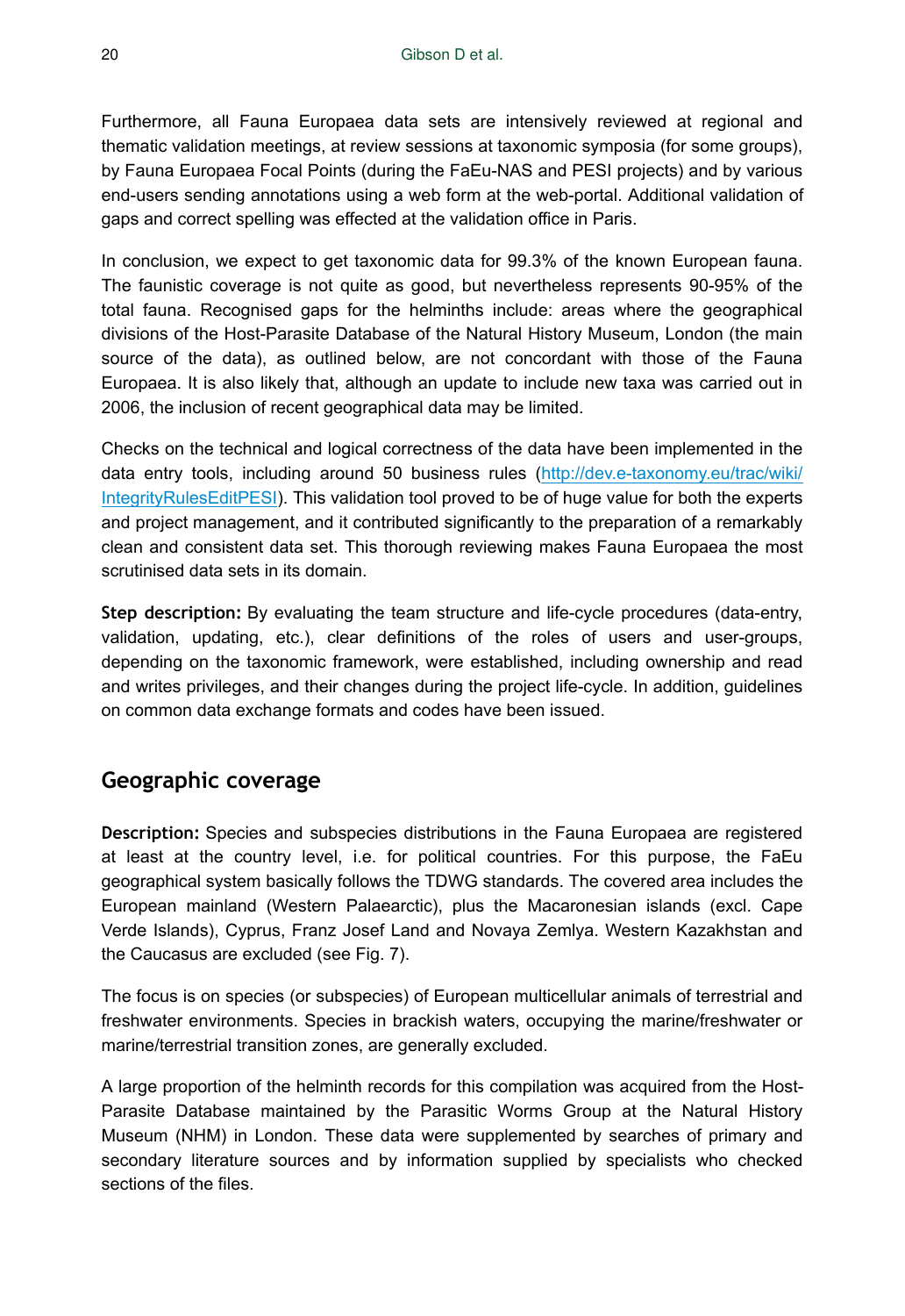

Figure 7. Fauna Europaea geographical coverage ('minimal Europe').

There are some geographical discrepancies between the data acquired from the NHM Database and that required for the FaEu files. These are:

The Czech and Slovak Republics are included as Czechoslovakia.

The recent subdivision of Yugoslavia is not implemented.

The Irish Republic and Northern Ireland are combined.

The Ukraine and Moldova are combined.

Estonia and Latvia are combined.

European and Asian Turkey are not distinguished.

Russia is not subdivided.

In some cases these data have been adapted, but records from these areas should be treated with caution.

**Coordinates:** Mediterranean (N 35°) and Arctic Islands (N 82°) Latitude; Atlantic Ocean (Mid-Atlantic Ridge) (W 30°) and Urals (E 60°) Longitude.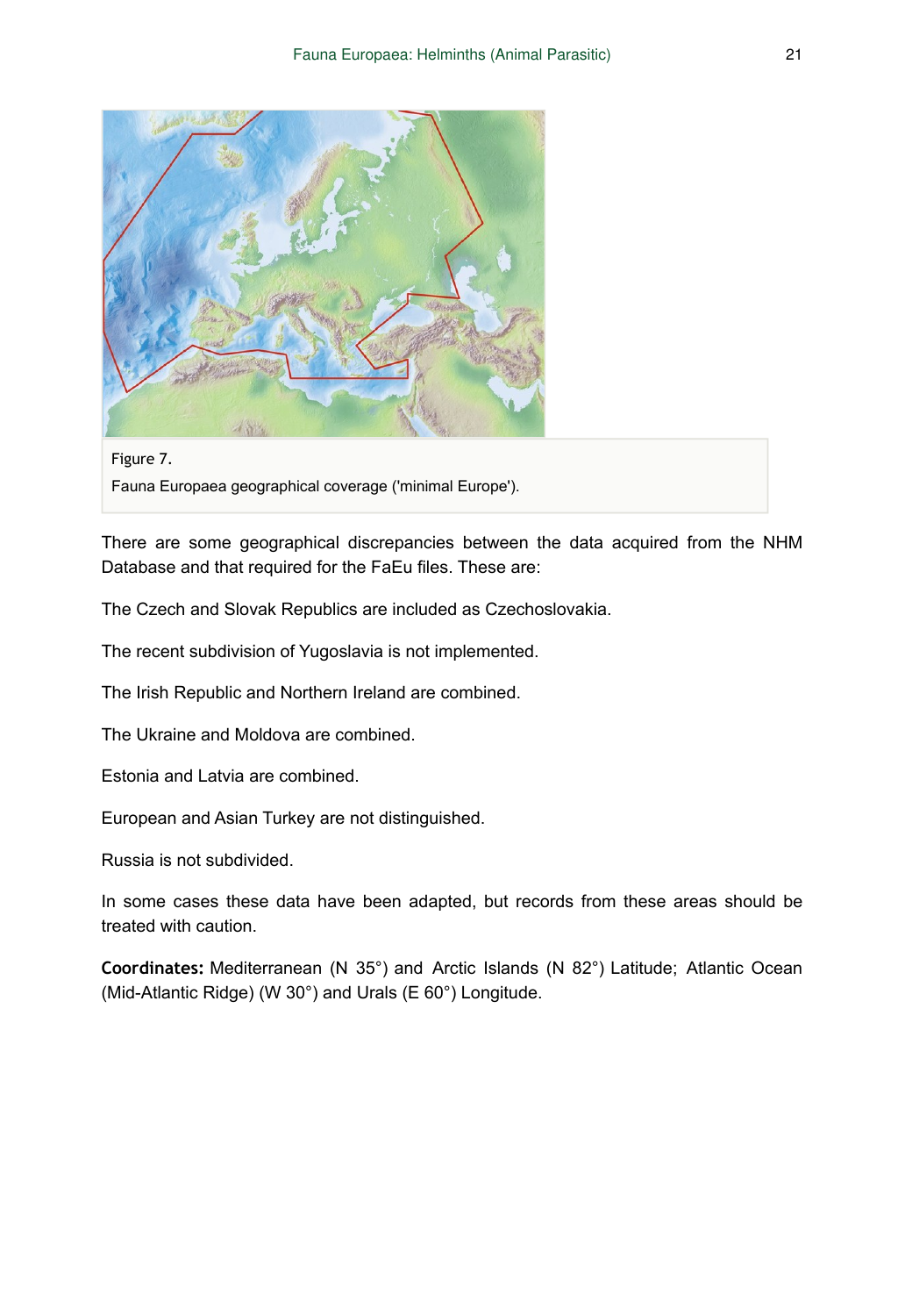### **Taxonomic coverage**

**Description:** The Fauna Europaea database contains the scientific names of all living European land and freshwater animal species, including numerous infra-groups and synonyms. More details of the conceptual background of Fauna Europaea and standards followed are described in the project description papers.

This data paper covers the Helminth (animal parasitic) content of Fauna Europaea, including 214 families, 3986 species, 32 subspecies and 435 (sub)species synonyms (see [FaEu Helminths stats](http://www.faunaeur.org/files/data_papers/FaEu_Helminths_stats.jpg) for a species per family chart.)

| Rank       | <b>Scientific Name</b> |
|------------|------------------------|
| kingdom    | Animalia               |
| subkingdom | Eumetazoa              |
| phylum     | Acanthocephala         |
| phylum     | Platyhelminthes        |
| phylum     | Nematoda               |
| subphylum  | Neodermata             |
| class      | Archiacanthocephala    |
| class      | Cestoda                |
| class      | Eoacanthocephala       |
| class      | Monogenea              |
| class      | Palaeacanthocephala    |
| class      | Trematoda              |
| subclass   | Aspidogastrea          |
| subclass   | Digenea                |
| subclass   | Monopisthocotylea      |
| subclass   | Polyopisthocotylea     |
| superorder | Oligonchoinea          |
| superorder | Polyonchoinea          |
| superorder | Polystomatoinea        |
| order      | Amphilinidea           |
| kingdom    | Apororhynchida         |
| order      | Ascaridida             |
| order      | Aspidogastrida         |
| order      | Capsalidea             |
| order      | Caryophyllidea         |
| order      | Cyclophyllidea         |
| order      | Dactylogyridea         |
| order      | Diclybothriidea        |
| order      | Echinorhynchida        |
| order      | Echinostomida          |

**Taxa included:**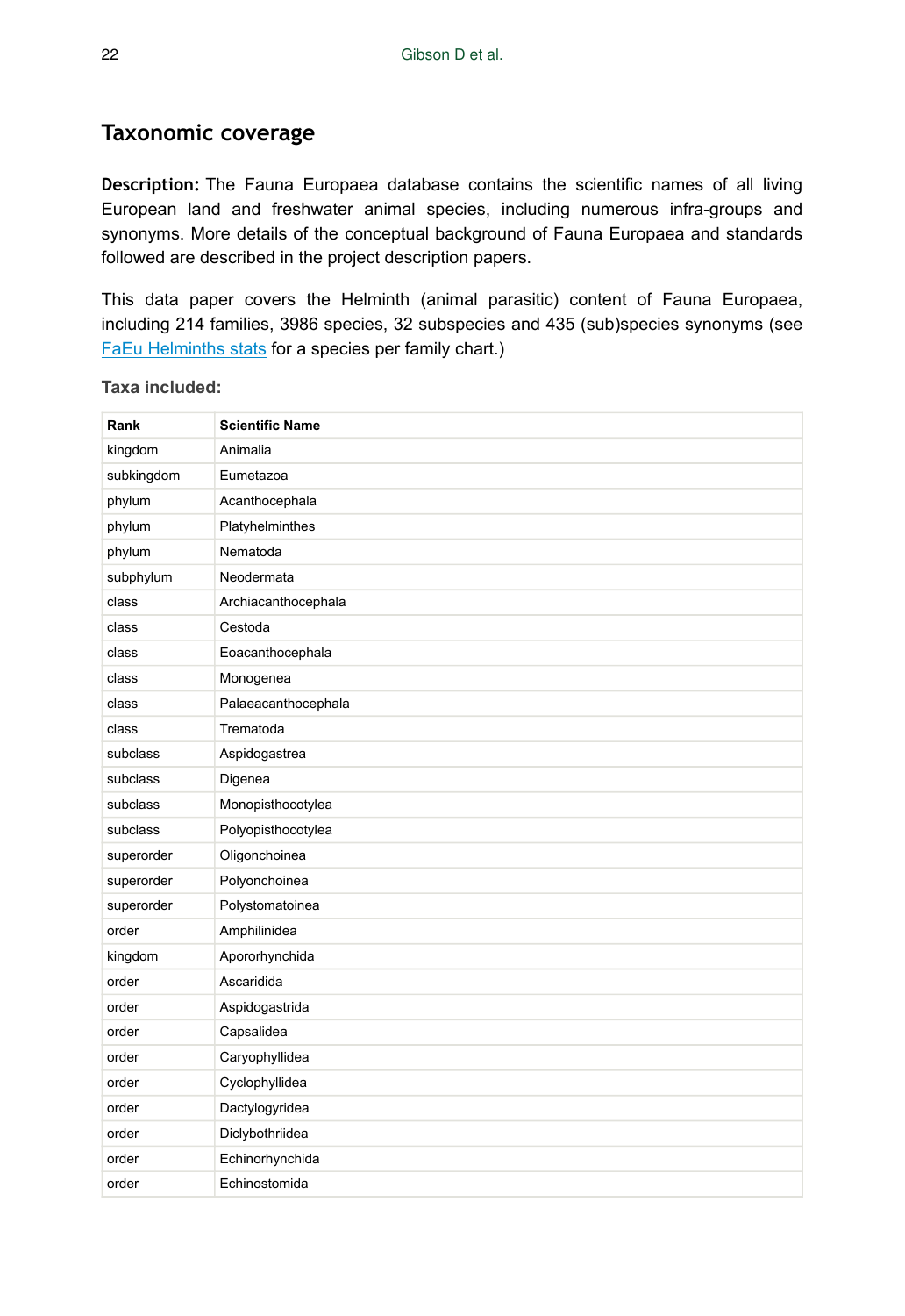| order       | Gigantorhynchida                                               |
|-------------|----------------------------------------------------------------|
| order       | Gyracanthocephala                                              |
| order       | Gyrodactylidea                                                 |
| order       | Mazocreaidea                                                   |
| order       | Moniliformida                                                  |
| order       | Neoechinorhynchida                                             |
| order       | Oligacanthorhynchida                                           |
| order       | Oxyurida                                                       |
| order       | Plagiorchiida                                                  |
| order       | Polymorphida                                                   |
| order       | Proteocephalidea                                               |
| order       | Pseudophyllidea [now Bothriocephalidea and Diphyllobothriidea] |
| order       | Spathebothriidea                                               |
| order       | Strigeida                                                      |
| order       | Strongylida                                                    |
| order       | Tetrabothriidea                                                |
| suborder    | Aphelenchina                                                   |
| suborder    | Dactylogyrinea                                                 |
| suborder    | Discocotylinea                                                 |
| suborder    | Hexatylina                                                     |
| suborder    | Mazocraeinea                                                   |
| suborder    | Microcotylinea                                                 |
| suborder    | Oxyurina                                                       |
| suborder    | Tetraonchinea                                                  |
| superfamily | Allocreadioidea                                                |
| superfamily | Ancylostomatoidea                                              |
| superfamily | Aphelenchoidea                                                 |
| superfamily | Ascaridoidea                                                   |
| superfamily | Clinostomoidea                                                 |
| superfamily | Cosmoceroidea                                                  |
| superfamily | Cyclocoeloidea                                                 |
| superfamily | Diaphanocephaloidea                                            |
| superfamily | Diplogasteroidea                                               |
| superfamily | Diplogastroidea                                                |
| superfamily | Diplostomoidea                                                 |
| superfamily | Drilonematoidea                                                |
| superfamily | Echinostomatoidea                                              |
| superfamily | Gymnophalloidea                                                |
| superfamily | Hemiuroidea                                                    |
| superfamily | Heterakoidea                                                   |
| superfamily | lotonchioidea                                                  |
| superfamily | Lepocreadioidea                                                |
| superfamily | Mermithoidea                                                   |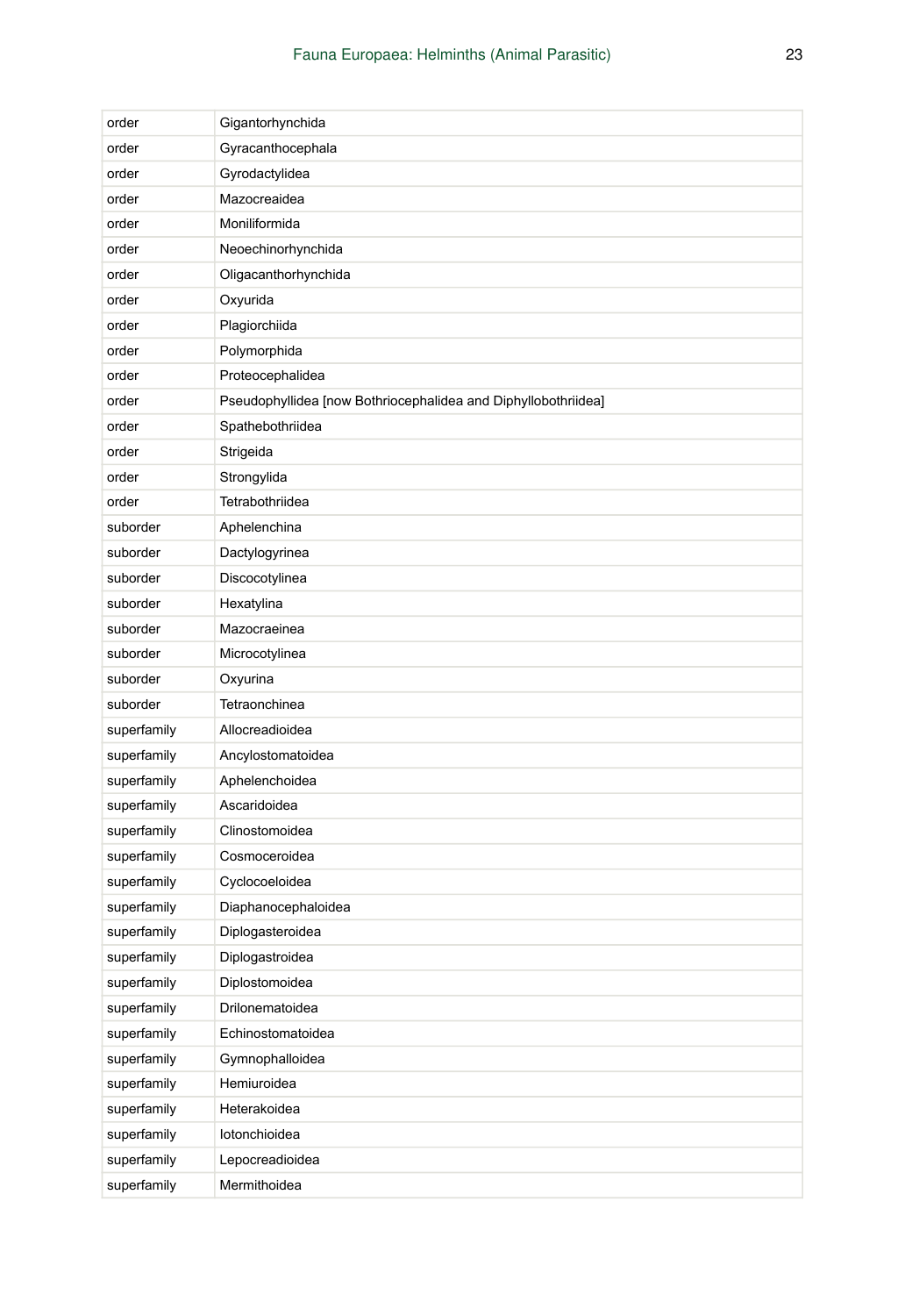| superfamily | Metastrongyloidea                             |
|-------------|-----------------------------------------------|
| superfamily | Microphalloidea                               |
| superfamily | Notocotyloidea                                |
| superfamily | Opisthorchioidea                              |
| superfamily | Oxyuroidea                                    |
| superfamily | Paramphistomoidea                             |
| superfamily | Plagiorchioidea                               |
| superfamily | Rhabditoidea                                  |
| superfamily | Schistosomoidea                               |
| superfamily | Seuratoidea                                   |
| superfamily | Sphaerularioidea                              |
| superfamily | Strongyloidea                                 |
| superfamily | Subuluroidea                                  |
| superfamily | Tetradonematoidea                             |
| superfamily | Thelastomatoidea                              |
| superfamily | Trichostrongyloidea                           |
| superfamily | Troglotrematoidea                             |
| superfamily | Zoogonoidea                                   |
| family      | Acanthocolpidae                               |
| family      | Acanthostomidae [now syn. of Cryptogonimidae] |
| family      | Acoleidae                                     |
| family      | Acrobothriidae                                |
| family      | Acuariidae                                    |
| family      | Agfidae                                       |
| family      | Alirhabditidae                                |
| family      | Allantonematidae                              |
| family      | Allocreadiidae                                |
| family      | Amabiliidae                                   |
| family      | Amidostomidae                                 |
| family      | Amphilinidae                                  |
| family      | Ancylostomatidae                              |
| family      | Ancyrocephalidae                              |
| family      | Angiostomatidae                               |
| family      | Angiostrongylidae                             |
| family      | Anguillicolidae                               |
| family      | Anisakidae                                    |
| family      | Anoplocephalidae                              |
| family      | Apororhynchidae                               |
| family      | Aproctidae                                    |
| family      | Arhythmacanthidae                             |
| family      | Ascarididae                                   |
| family      | Ascaridiidae                                  |
| family      | Aspidogastridae                               |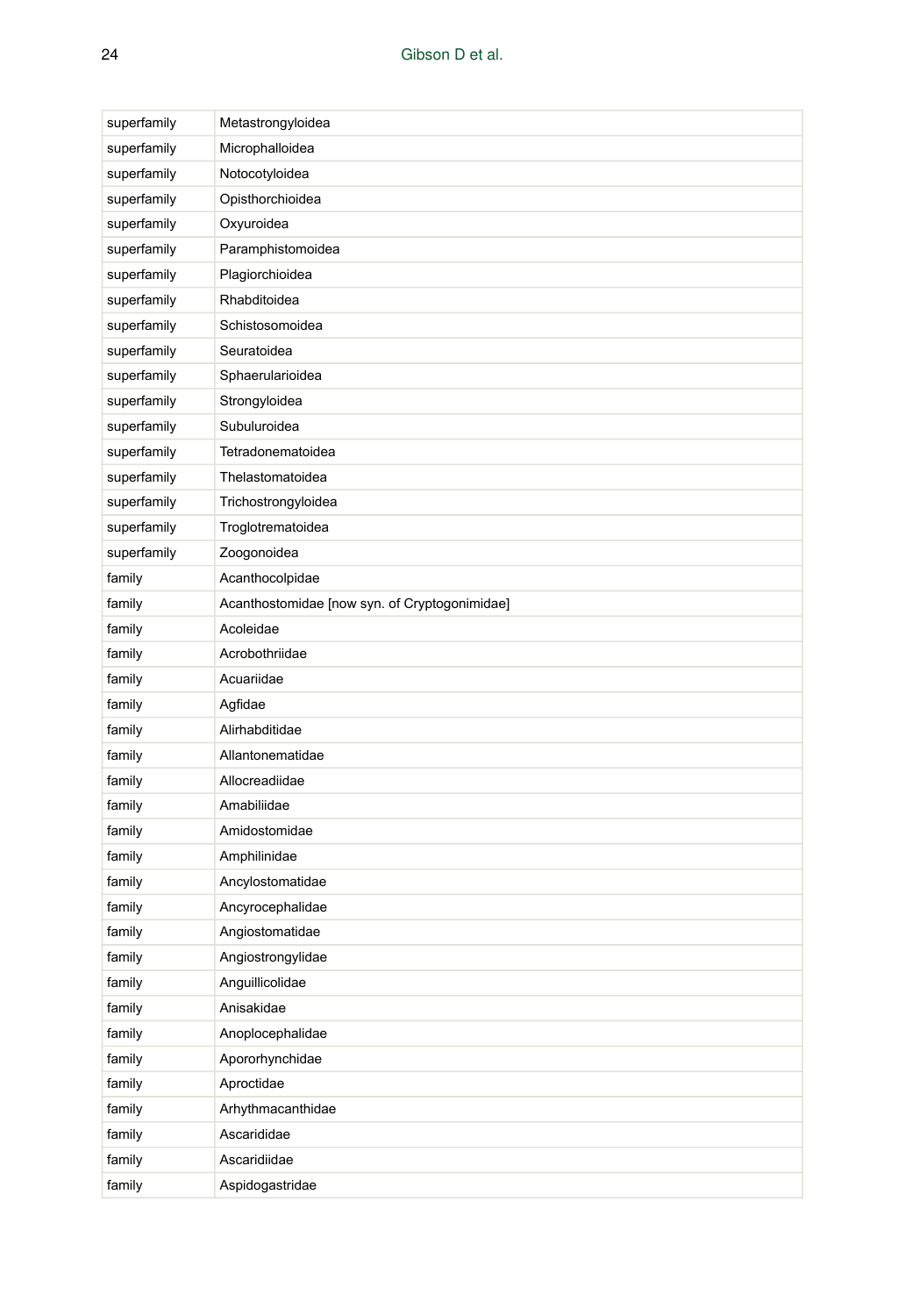| family | Atractidae                                                             |
|--------|------------------------------------------------------------------------|
| family | Auridistomidae                                                         |
| family | Azygiidae                                                              |
| family | Bolbocephalodidae [treated as syn. of Strigeidae, but now recognised]  |
| family | Bothriocephalidae                                                      |
| family | Brachycoeliidae                                                        |
| family | Brachylaimidae                                                         |
| family | Bucephalidae                                                           |
| family | Bunocotylidae                                                          |
| family | Camallanidae                                                           |
| family | Capillariidae                                                          |
| family | Capsalidae                                                             |
| family | Carabonematidae                                                        |
| family | Caryophyllaeidae                                                       |
| family | Catenotaeniidae                                                        |
| family | Cathaemasiidae                                                         |
| family | Centrorhynchidae                                                       |
| family | Cephalochlamydidae                                                     |
| family | Cephalogonimidae                                                       |
| family | Chabertiidae                                                           |
| family | Cladorchiidae                                                          |
| family | Clinostomidae                                                          |
| family | Collyriclidae                                                          |
| family | Cosmocercidae                                                          |
| family | Crenosomatidae                                                         |
| family | Cryptogonimidae                                                        |
| family | Cucullanidae                                                           |
| family | Cyathocotylidae                                                        |
| family | Cyclocoelidae                                                          |
| family | Cystidicolidae                                                         |
| family | Cystoopsidae                                                           |
| family | Dactylogyridae                                                         |
| family | Daniconematidae                                                        |
| family | Davaineidae                                                            |
| family | Derogenidae                                                            |
| family | Deropristidae [treated as syn. of Acanthocolpidae, but now recognised] |
| family | Desmidocercidae                                                        |
| family | Diaphanocephalidae                                                     |
| family | Diclybothriidae                                                        |
| family | Dicrocoeliidae                                                         |
| family | Dictyocaulidae                                                         |
| family | Dilepididae                                                            |
| family | Dioctophymatidae                                                       |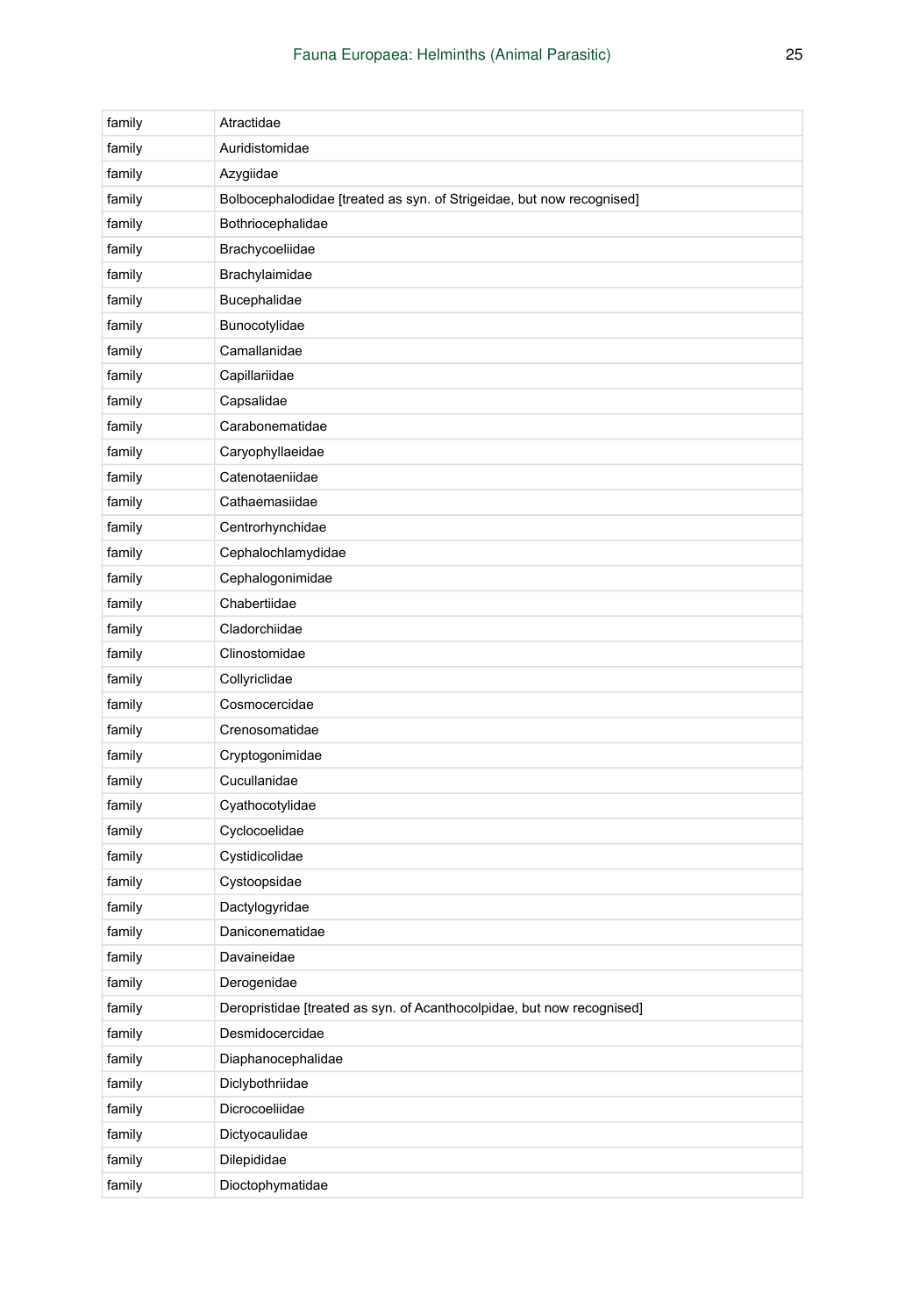| family | Dioecocestidae                         |
|--------|----------------------------------------|
| family | Diphyllobothriidae                     |
| family | Diplectanidae                          |
| family | Diplodiscidae                          |
| family | Diplostomidae                          |
| family | Diplotriaenidae                        |
| family | Diplozoidae                            |
| family | Dipylidiidae                           |
| family | Discocotylidae                         |
| family | Dracunculidae                          |
| family | Drilonematidae                         |
| family | Echinorhynchidae                       |
| family | Echinostomatidae                       |
| family | Ektaphelenchidae                       |
| family | Entaphelenchidae                       |
| family | Eucotylidae                            |
| family | Eumegacetidae                          |
| family | Fasciolidae                            |
| family | Faustulidae                            |
| family | Filariidae                             |
| family | Filaroididae                           |
| family | Gastrodiscidae                         |
| family | Gastrothylacidae                       |
| family | Gigantorhynchidae                      |
| family | Gnathostomatidae                       |
| family | Gongylonematidae                       |
| family | Gorgoderidae                           |
| family | Gymnophallidae                         |
| family | Gyrodactylidae                         |
| family | Habronematidae                         |
| family | Haplometridae [syn. of Plagiorchiidae] |
| family | Haploporidae                           |
| family | Haplosplanchnidae                      |
| family | Hartertiidae                           |
| family | Hedruridae                             |
| family | Heligmonellidae                        |
| family | Heligmosomidae                         |
| family | Hemiuridae                             |
| family | Heterakidae                            |
| family | Heterophyidae                          |
| family | Heterorhabditidae                      |
| family | Heteroxynematidae                      |
| family | Hymenolepididae                        |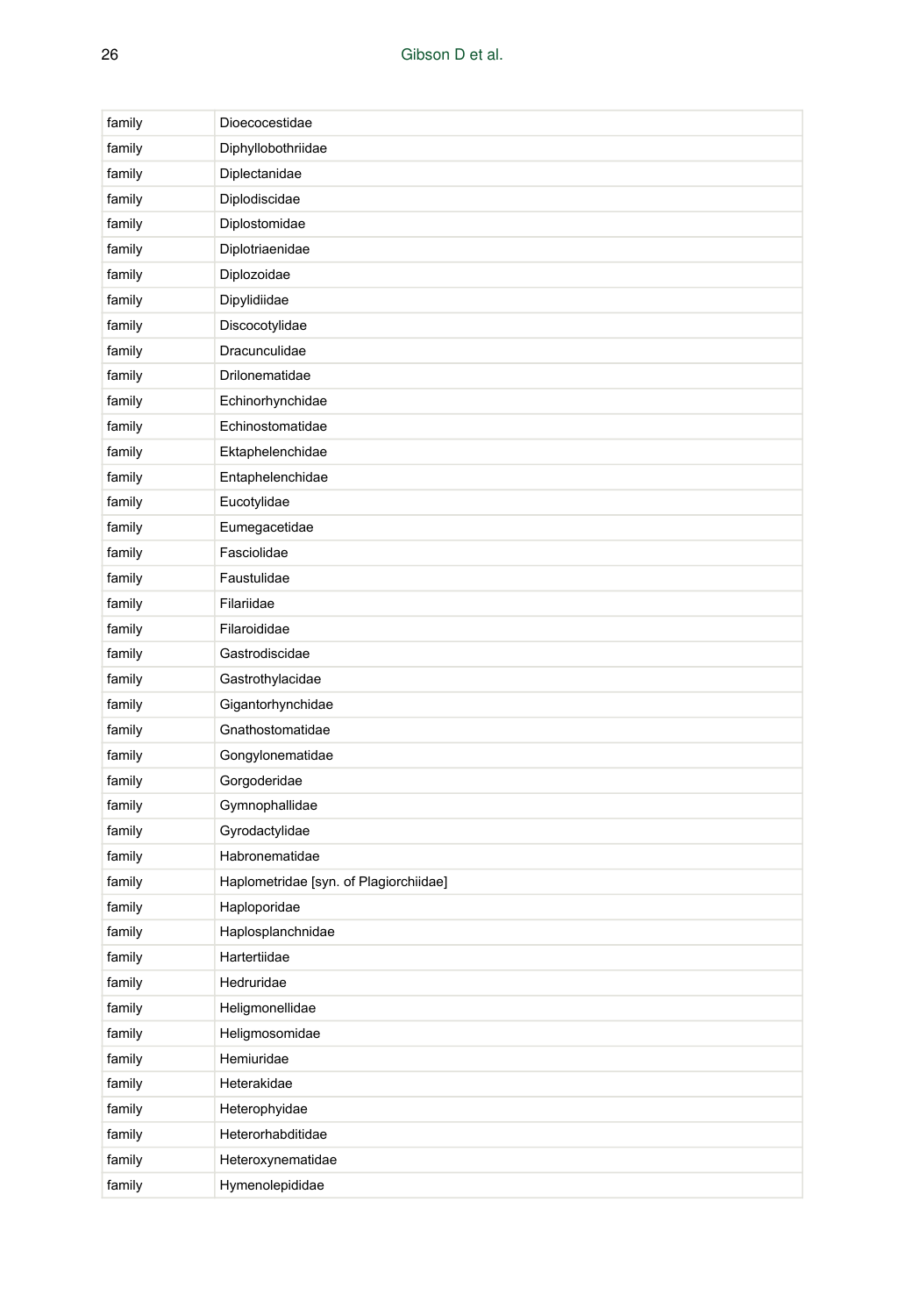| family | lagotrematidae          |
|--------|-------------------------|
| family | Illiosentidae           |
| family | lotonchiidae            |
| family | Kathlaniidae            |
| family | Kiwinematidae           |
| family | Lecithasteridae         |
| family | Lecithodendriidae       |
| family | Leucochloridiidae       |
| family | Leucochloridiomorphidae |
| family | Lytocestidae            |
| family | Macroderidae            |
| family | Mazocraeidae            |
| family | Mermithidae             |
| family | Mesocestoididae         |
| family | Mesotretidae            |
| family | Metadilepididae         |
| family | Metastrongylidae        |
| family | Microcotylidae          |
| family | Microphallidae          |
| family | Molineidae              |
| family | Moniliformidae          |
| family | Monorchiidae            |
| family | Muspiceidae             |
| family | Nanophyetidae           |
| family | Nematotaeniidae         |
| family | Neoechinorhynchidae     |
| family | Notocotylidae           |
| family | Octomacridae            |
| family | Oligacanthorhynchidae   |
| family | Omphalometridae         |
| family | Onchocercidae           |
| family | Opecoelidae             |
| family | Opisthorchiidae         |
| family | Orchipedidae            |
| family | Ornithostrongylidae     |
| family | Oxyuridae               |
| family | Pachypsolidae           |
| family | Panopistidae            |
| family | Paramphistomidae        |
| family | Parasitaphelenchidae    |
| family | Parasitylenchidae       |
| family | Paruterinidae           |
| family | Paurodontidae           |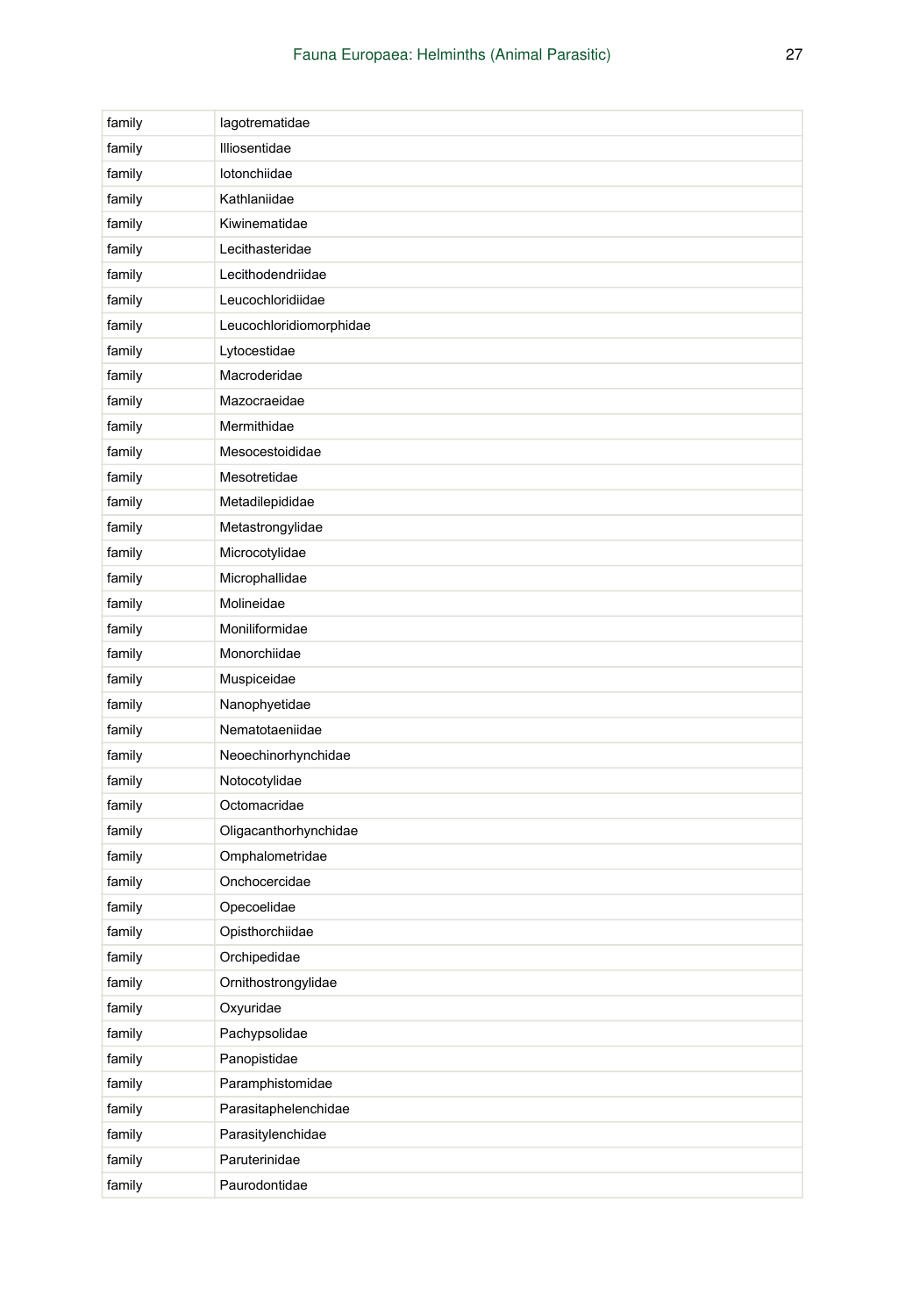| family | Pharyngodonidae    |
|--------|--------------------|
| family | Philometridae      |
| family | Philophthalmidae   |
| family | Physalopteridae    |
| family | Plagiorchiidae     |
| family | Plagiorchiidae     |
| family | Plagiorhynchidae   |
| family | Pneumospiruridae   |
| family | Polymorphidae      |
| family | Polystomatidae     |
| family | Pomphorhynchidae   |
| family | Progynotaeniidae   |
| family | Pronocephalidae    |
| family | Prosthogonimidae   |
| family | Proteocephalidae   |
| family | Protostrongylidae  |
| family | Pseudaliidae       |
| family | Pseudonymidae      |
| family | Psilostomidae      |
| family | Quadrigyridae      |
| family | Quimperiidae       |
| family | Renicolidae        |
| family | Rhabdiasidae       |
| family | Rhabdochonidae     |
| family | Rhadinorhynchidae  |
| family | Rictulariidae      |
| family | Robertdollfusidae  |
| family | Sanguinicolidae    |
| family | Schistosomatidae   |
| family | Seuratidae         |
| family | Skrjabillanidae    |
| family | Skrjabingylidae    |
| family | Soboliphymatidae   |
| family | Sphaerulariidae    |
| family | Spirocercidae      |
| family | Spirorchiidae      |
| family | Spiruridae         |
| family | Steinernematidae   |
| family | Stomylotrematidae  |
| family | Strigeidae         |
| family | Strigeidae         |
| family | Strongylacanthidae |
| family | Strongylidae       |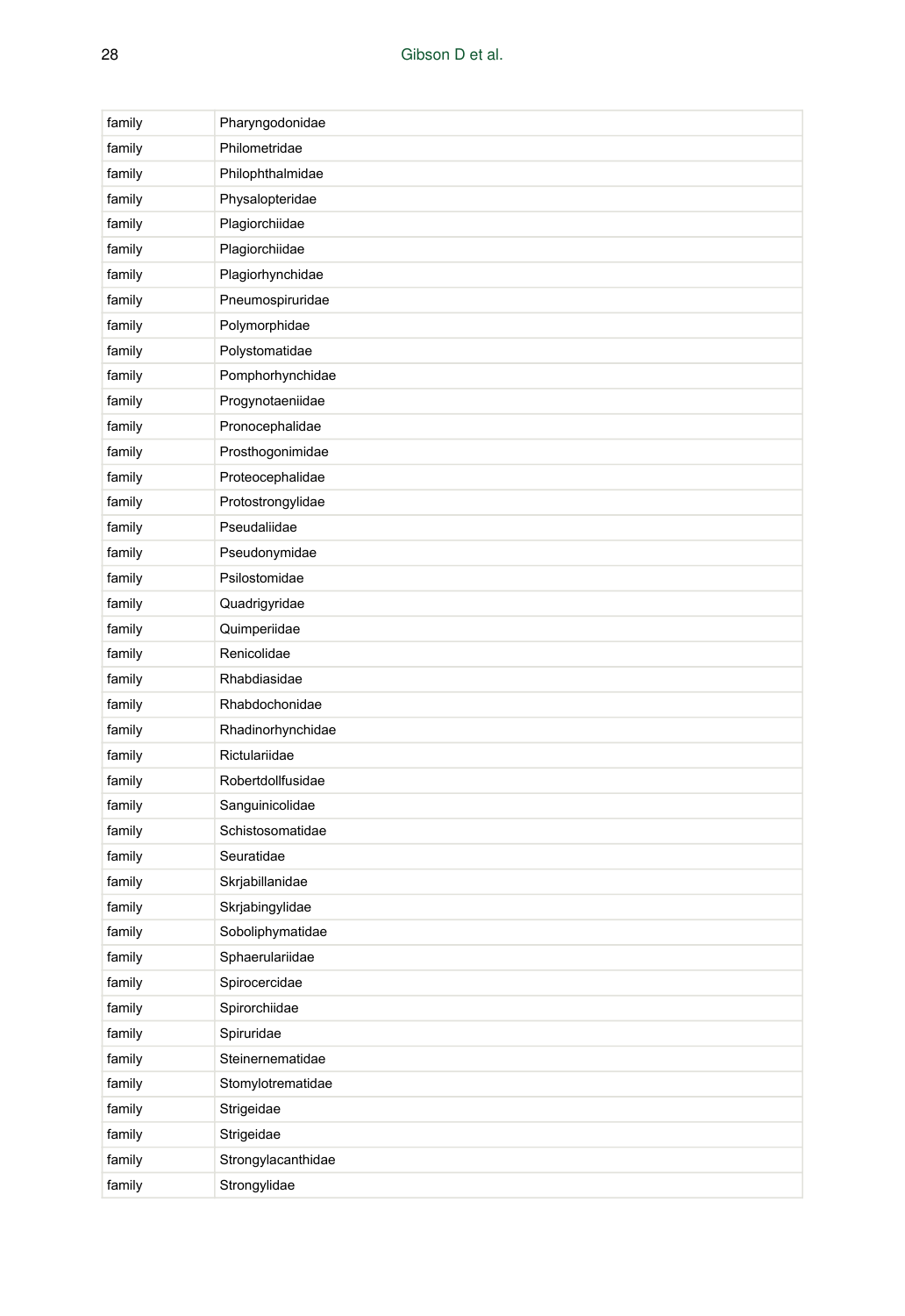| family | Strongyloididae     |
|--------|---------------------|
| family | Subuluridae         |
| family | Syngamidae          |
| family | Syrphonematidae     |
| family | Taeniidae           |
| family | Telorchiidae        |
| family | Tenuisentidae       |
| family | Tetrabothriidae     |
| family | Tetrameridae        |
| family | Tetraonchidae       |
| family | Thapariellidae      |
| family | Thelastomatidae     |
| family | Thelaziidae         |
| family | Travassosinematidae |
| family | Triaenophoridae     |
| family | Trichinellidae      |
| family | Trichosomoididae    |
| family | Trichostrongylidae  |
| family | Trichuridae         |
| family | Troglotrematidae    |
| family | Typhlocoelidae      |
| family | Zoogonidae          |

### **Temporal coverage**

**Living time period:** Currently living animals in stable populations, largely excluding (1) rare/irregular immigrants, intruder or invader species, (2) accidental or deliberate releases of exotic (pet) species, (3) domesticated animals, (4) foreign species imported and released for bio-control or (5) foreign species largely confined to hothouses.

# **Usage rights**

**Use license:** Other

**IP rights notes:** The Fauna Europaea license for use is CC BY.

For more IPR details see: <http://www.faunaeur.org/copyright.php>.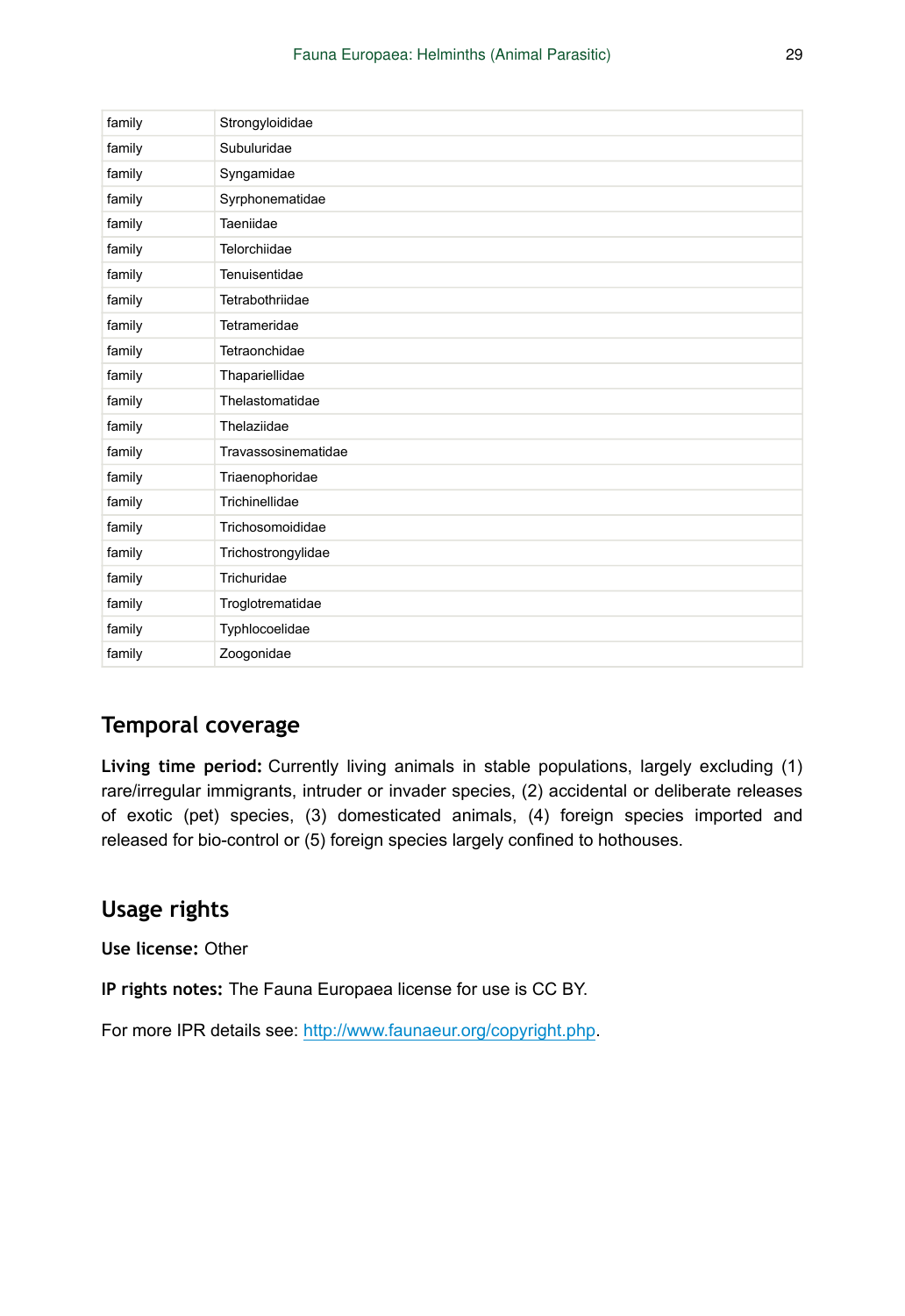#### **Data resources**

**Data package title:** Fauna Europaea - Helminths (Animal Parasitic)

**Resource link:** [http://www.faunaeur.org/Data\\_papers/FaEu\\_Helminths\\_2.6.2.zip](http://www.faunaeur.org/Data_papers/FaEu_Helminths_2.6.2.zip)

**Alternative identifiers:** [http://www.faunaeur.org/full\\_results.php?id=16175](http://www.faunaeur.org/full_results.php?id=16175)

#### **Number of data sets:** 2

**Data set name:** Fauna Europaea - Helminths (Animal Parasitic) version 2.6.2 - species

**Character set:** UTF-8

**Download URL:** [http://www.faunaeur.org/Data\\_papers/FaEu\\_Helminths\\_2.6.2.zip](http://www.faunaeur.org/Data_papers/FaEu_Helminths_2.6.2.zip)

#### **Data format:** CSV

| Column label         | <b>Column description</b>                                                                                                                                                                     |
|----------------------|-----------------------------------------------------------------------------------------------------------------------------------------------------------------------------------------------|
| datasetName          | The name identifying the data set from which the record was derived (http://<br>rs.tdwg.org/dwc/terms/datasetName).                                                                           |
| version              | Release version of data set.                                                                                                                                                                  |
| versionIssued        | Issue data of data set version.                                                                                                                                                               |
| rights               | Information about rights held in and over the resource (http://purl.org/dc/terms/<br>rights).                                                                                                 |
| rightsHolder         | A person or organization owning or managing rights over the resource (http://<br>purl.org/dc/terms/rightsHolder).                                                                             |
| accessRights         | Information about who can access the resource or an indication of its security<br>status (http://purl.org/dc/terms/accessRights).                                                             |
| taxonID              | An identifier for the set of taxon information (http://rs.tdwg.org/dwc/terms/<br>taxonID)                                                                                                     |
| parentNameUsageID    | An identifier for the name usage of the direct parent taxon (in a classification) of<br>the most specific element of the scientificName (http://rs.tdwg.org/dwc/terms/<br>parentNameUsageID). |
| scientificName       | The full scientific name, with authorship and date information if known (http://<br>rs.tdwg.org/dwc/terms/scientificName).                                                                    |
| acceptedNameUsage    | The full name, with authorship and date information if known, of the currently<br>valid (zoological) taxon (http://rs.tdwg.org/dwc/terms/acceptedNameUsage).                                  |
| originalNameUsage    | The original combination (genus and species group names), as firstly<br>established under the rules of the associated nomenclaturalCode (http://<br>rs.tdwg.org/dwc/terms/originalNameUsage). |
| family               | The full scientific name of the family in which the taxon is classified (http://<br>rs.tdwg.org/dwc/terms/family).                                                                            |
| familyNameld         | An identifier for the family name.                                                                                                                                                            |
| genus                | The full scientific name of the genus in which the taxon is classified (http://<br>rs.tdwg.org/dwc/terms/genus).                                                                              |
| subgenus             | The full scientific name of the subgenus in which the taxon is classified. Values<br>include the genus to avoid homonym confusion (http://rs.tdwg.org/dwc/terms/<br>subgenus).                |
| specificEpithet      | The name of the first or species epithet of the scientificName (http://rs.tdwg.org/<br>dwc/terms/specificEpithet).                                                                            |
| infraspecificEpithet | The name of the lowest or terminal infraspecific epithet of the scientificName,<br>excluding any rank designation (http://rs.tdwg.org/dwc/terms/infraspecificEpithet<br>).                    |
| taxonRank            | The taxonomic rank of the most specific name in the scientificName (http://<br>rs.tdwg.org/dwc/terms/infraspecificEpithet).                                                                   |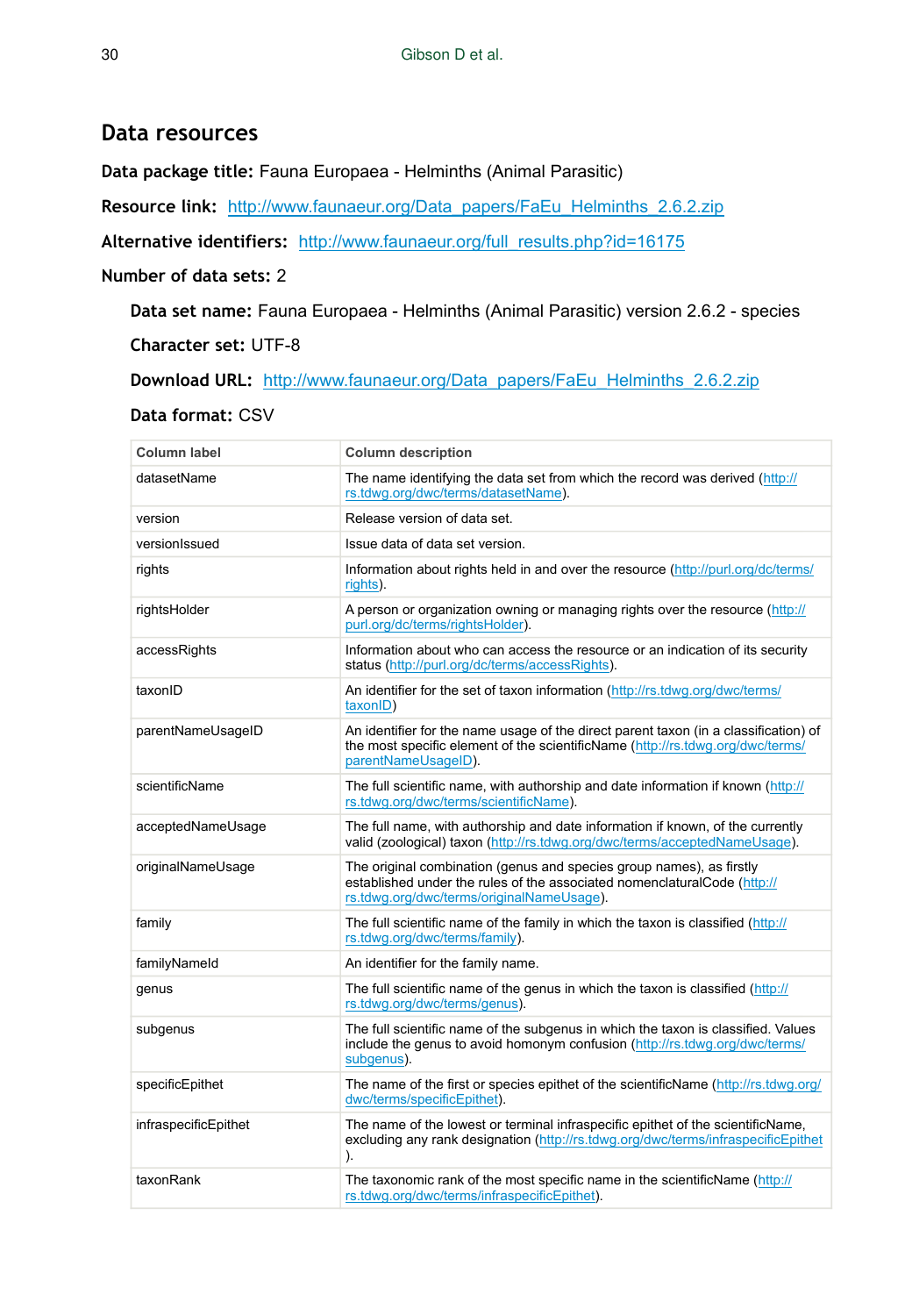| scientificNameAuthorship | The authorship information for the scientificName formatted according to the<br>conventions of the applicable nomenclatural Code (http://rs.tdwg.org/dwc/terms/<br>scientificNameAuthorship). |
|--------------------------|-----------------------------------------------------------------------------------------------------------------------------------------------------------------------------------------------|
| authorName               | Author name information                                                                                                                                                                       |
| namePublishedInYear      | The four-digit year in which the scientificName was published (http://rs.tdwg.org/<br>dwc/terms/namePublishedInYear).                                                                         |
| <b>Brackets</b>          | Annotation if authorship should be put between parentheses.                                                                                                                                   |
| nomenclaturalCode        | The nomenclatural code under which the scientificName is constructed (http://<br>rs.tdwg.org/dwc/terms/nomenclaturalCode).                                                                    |
| taxonomicStatus          | The status of the use of the scientificName as a label for a taxon (http://<br>rs.tdwg.org/dwc/terms/taxonomicStatus).                                                                        |

**Data set name:** Fauna Europaea - Helminths (Animal Parasitic) version 2.6.2 hierarchy

**Character set:** UTF-8

**Download URL:** [http://www.faunaeur.org/Data\\_papers/FaEu\\_Helminths\\_2.6.2.zip](http://www.faunaeur.org/Data_papers/FaEu_Helminths_2.6.2.zip)

#### **Data format:** CSV

| Column label             | <b>Column description</b>                                                                                                                                                                     |
|--------------------------|-----------------------------------------------------------------------------------------------------------------------------------------------------------------------------------------------|
| datasetName              | The name identifying the data set from which the record was derived (http://<br>rs.tdwg.org/dwc/terms/datasetName).                                                                           |
| version                  | Release version of data set.                                                                                                                                                                  |
| versionlssued            | Issue data of data set version.                                                                                                                                                               |
| rights                   | Information about rights held in and over the resource (http://purl.org/dc/terms/<br>rights).                                                                                                 |
| rightsHolder             | A person or organization owning or managing rights over the resource (http://<br>purl.org/dc/terms/rightsHolder).                                                                             |
| accessRights             | Information about who can access the resource or an indication of its security<br>status (http://purl.org/dc/terms/accessRights).                                                             |
| taxonName                | The full scientific name of the higher-level taxon                                                                                                                                            |
| scientificNameAuthorship | The authorship information for the scientificName formatted according to the<br>conventions of the applicable nomenclatural Code (http://rs.tdwg.org/dwc/terms/<br>scientificNameAuthorship). |
| taxonRank                | The taxonomic rank of the most specific name in the scientificName (http://<br>rs.tdwg.org/dwc/terms/infraspecificEpithet).                                                                   |
| taxonID                  | An identifier for the set of taxon information (http://rs.tdwg.org/dwc/terms/<br>taxonID)                                                                                                     |
| parentNameUsageID        | An identifier for the name usage of the direct parent taxon (in a classification) of<br>the most specific element of the scientificName (http://rs.tdwg.org/dwc/terms/<br>parentNameUsageID). |

### **Acknowledgements**

Many of the records for this study were acquired from the Host-Parasite Database maintained by the Parasitic Worms Group at the Natural History Museum (NHM) in London. We are especially grateful to Eileen Harris and Charles Hussey, who helped Rodney Bray and David Gibson maintain this database over numerous years. We would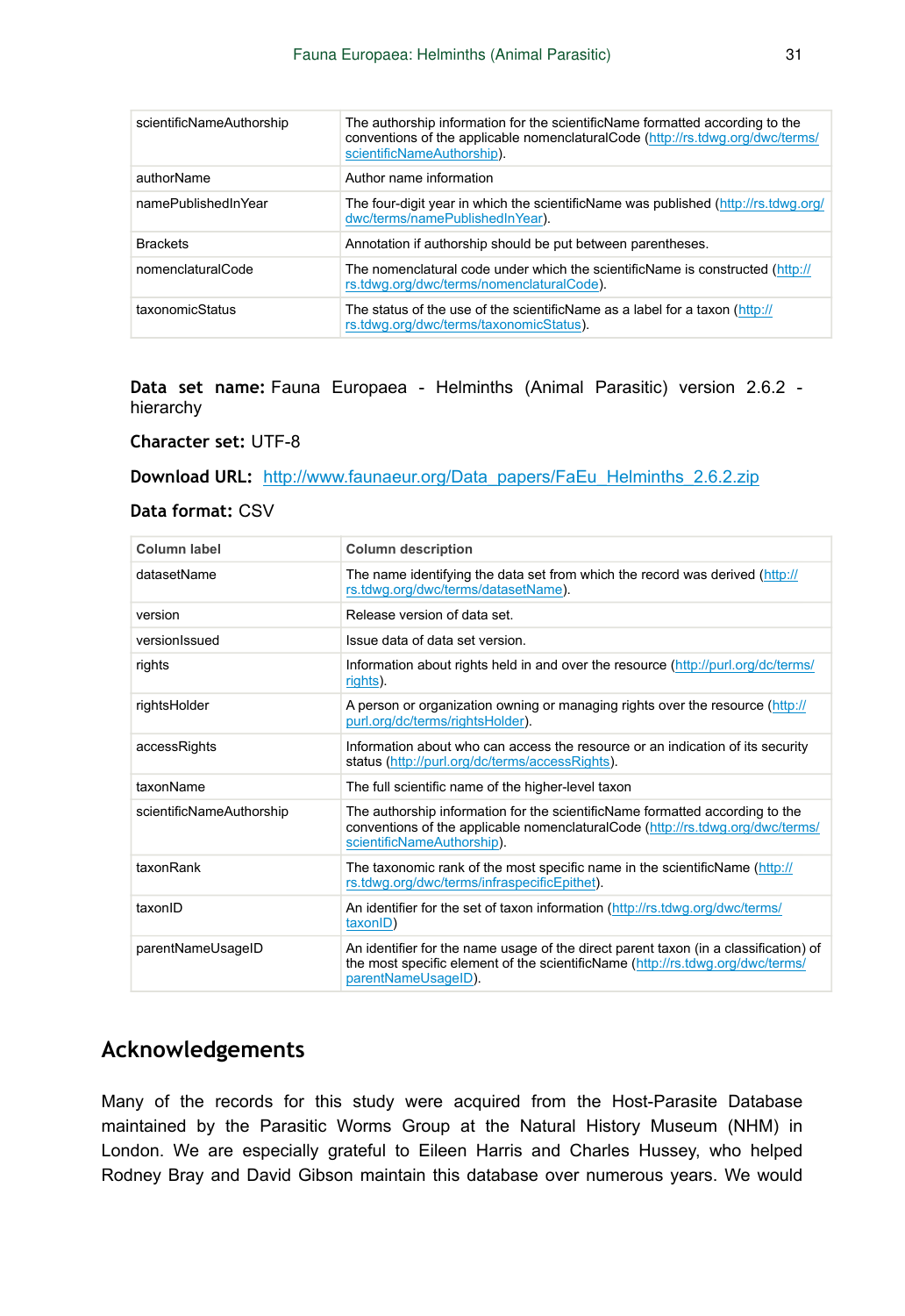also like to express our gratitude to those who have provided or checked additional data. Gergana Vasileva and Andrew Shinn kindly helped with the illustrations.

# **References**

- Amin OM (2013) Classification of the Acanthocephala. Folia Parasitologia 60: 273‑305.
- Anderson RC, Chabaud AG, Willmott S (Eds) (2009) *Keys to the Nematode Parasites of Vertebrates: Archival Volume*. CABI, Wallingford, 424 pp.
- Boeger W, Kritsky D (1993) Phylogeny and a revised classification of the Monogenoidea Bychowsky, 1937 (Platyhelminthes). Systematic Parasitology 26 (1): 1‑32. DOI: [10.1007/BF00009644](http://dx.doi.org/10.1007/BF00009644)
- Bray RA, Gibson DI, Jones A (Eds) (2008) *Keys to the Trematoda*. Vol. 3. CABI, Wallingford, 824 pp.
- Chervy L (2002) The terminology of larval cestodes or metacestodes. Systematic Parasitology 52 (1): 1‑33.
- Gibbons LM (2010) *Keys to the Nematode Parasites of Vertebrates: Supplementary Volume.* CABI, Wallingford, 424 pp.
- Gibson DI (2002) Class Trematoda Rudolphi, 1808. In: Gibson DI, Jones A, Bray RA (Eds) *Keys to the Trematoda*. Vol. 1. CABI, Wallingford, 1-3 pp.
- Gibson DI, Jones A, Bray RA (Eds) (2002) *Keys to the Trematoda.* Vol. 1. CABI, Wallingford, 521 pp.
- Gibson DI, Timofeeva TA, Gerasev PI (1996) A catalogue of the nominal species of the monogenean genus *Dactylogyrus* Diesing, 1850 and their host genera. Systematic Parasitology 35 (1): 3‑48.
- Harris PD, Shinn AP, Cable J, Bakke TA (2004) Nominal species of the genus *Gyrodactylus* von Nordmann 1832 (Monogenea: Gyrodactylidae), with a list of principal host species. Systematic Parasitology 59 (1): 1‑27.
- Jones A, Bray RA, Gibson DI (Eds) (2005) *Keys to the Trematoda*. Vol. 2. CABI, Wallingford, 745 pp.
- Khalil LF, Jones A, Bray RA (Eds) (1994) *Keys to the cestode parasites of vertebrates*. CABI, Wallingford, 751 pp. [ISBN 0 85198 879 2]
- Kuchta R, Scholz T, Bray R (2008a) Revision of the order Bothriocephalidea Kuchta, Scholz, Brabec & Bray, 2008 (Eucestoda) with amended generic diagnoses and keys to families and genera. Systematic Parasitology 71 (2): 81-136. DOI: [10.1007/](http://dx.doi.org/10.1007/s11230-008-9153-7) [s11230-008-9153-7](http://dx.doi.org/10.1007/s11230-008-9153-7)
- Kuchta R, Scholz T, Brabec J, Bray RA (2008b) Suppression of the tapeworm order Pseudophyllidea (Platyhelminthes: Eucestoda) and the proposal of two new orders, Bothriocephalidea and Diphyllobothriidea. International Journal for Parasitology 38 (1): 49‑55. DOI: [10.1016/j.ijpara.2007.08.005](http://dx.doi.org/10.1016/j.ijpara.2007.08.005)
- Meldal BM, Debenham N, Ley PD, Ley ITD, Vanfleteren J, Vierstraete A, Bert W, Borgonie G, Moens T, Tyler P, Austen M, Blaxter M, Rogers A, Lambshead PJ (2007) An improved molecular phylogeny of the Nematoda with special emphasis on marine taxa. Molecular Phylogenetics and Evolution 42 (3): 622‑636. DOI: [10.1016/](http://dx.doi.org/10.1016/j.ympev.2006.08.025) [j.ympev.2006.08.025](http://dx.doi.org/10.1016/j.ympev.2006.08.025)